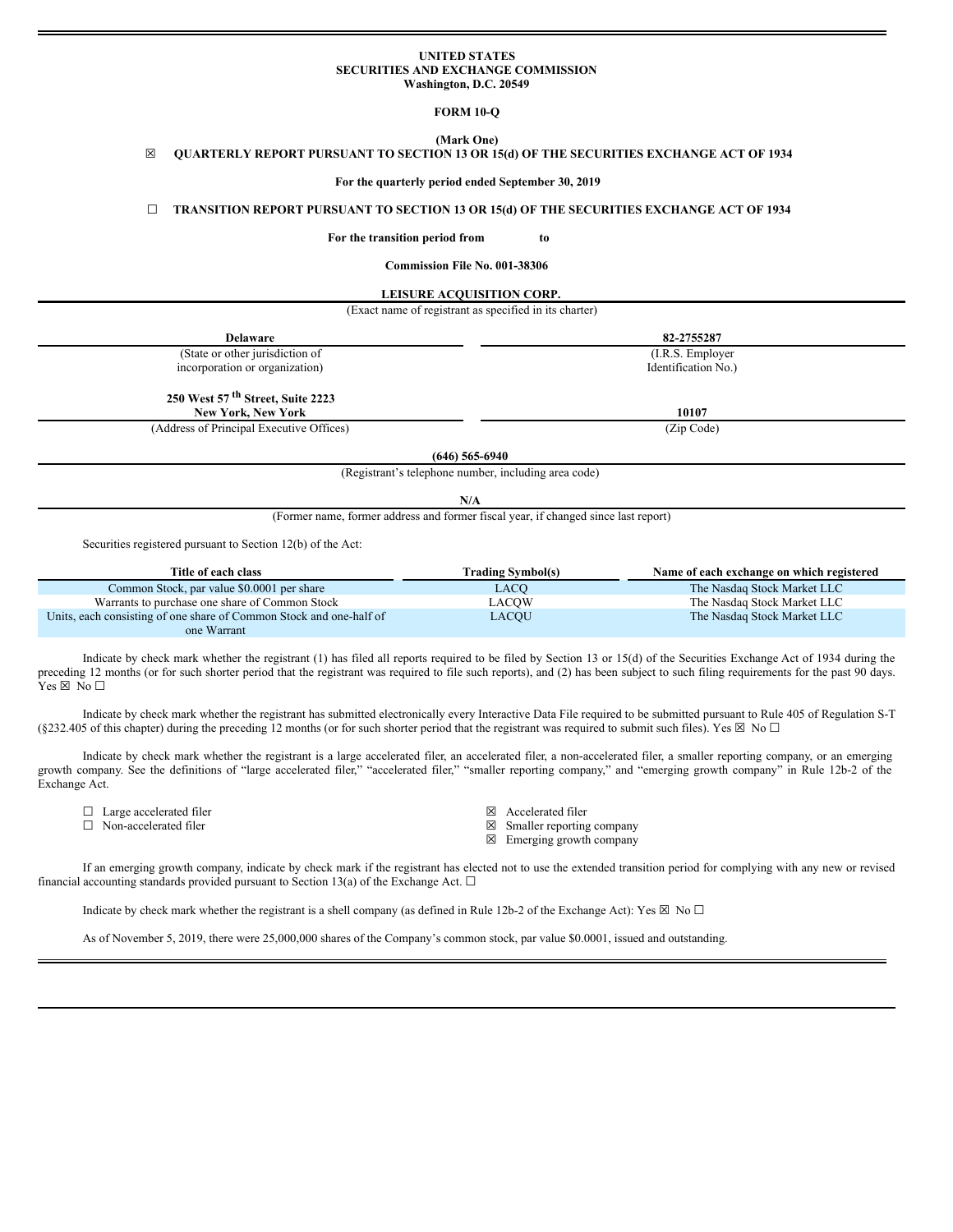# **LEISURE ACQUISITION CORP.**

# **Quarterly Report on Form 10-Q**

## **TABLE OF CONTENTS**

**Page**

# **PART 1 – FINANCIAL INFORMATION**

| Condensed Balance Sheets as of September 30, 2019 (unaudited) and December 31, 2018                                                 |                |
|-------------------------------------------------------------------------------------------------------------------------------------|----------------|
|                                                                                                                                     |                |
| Condensed Statements of Operations for the Three and Nine Months Ended September 30, 2019 and 2018 (unaudited)                      | 2              |
| Condensed Statements of Changes in Stockholders' Equity for the Three and Nine Months Ended September 30, 2019 and 2018 (unaudited) | 3              |
| Condensed Statements of Cash Flows for the Nine Months Ended September 30, 2019 and 2018 (unaudited)                                | $\overline{4}$ |
| Notes to Condensed Financial Statements (unaudited)                                                                                 | 5              |
| Management's Discussion and Analysis of Financial Condition and Results of Operations<br>Item 2.                                    | 9              |
| <b>Ouantitative and Qualitative Disclosures about Market Risk</b><br>Item 3.                                                        | 12             |
| <b>Control and Procedures</b><br>Item 4.                                                                                            | 12             |
| <b>PART II - OTHER INFORMATION</b>                                                                                                  |                |
| <b>Legal Proceedings</b><br>Item 1.                                                                                                 | 13             |
| <b>Risk Factors</b><br>Item 1A.                                                                                                     | 13             |
| Unregistered Sales of Equity Securities and Use of Proceeds<br>Item 2.                                                              | 13             |
| <b>Defaults Upon Senior Securities</b><br>Item 3.                                                                                   | 13             |
| <b>Mine Safety Disclosures</b><br>Item 4.                                                                                           | 13             |
| <b>Other Information</b><br>Item 5.                                                                                                 | 13             |
| <b>Exhibits</b><br>Item 6.                                                                                                          | 13             |
| <b>SIGNATURES</b>                                                                                                                   | 14             |

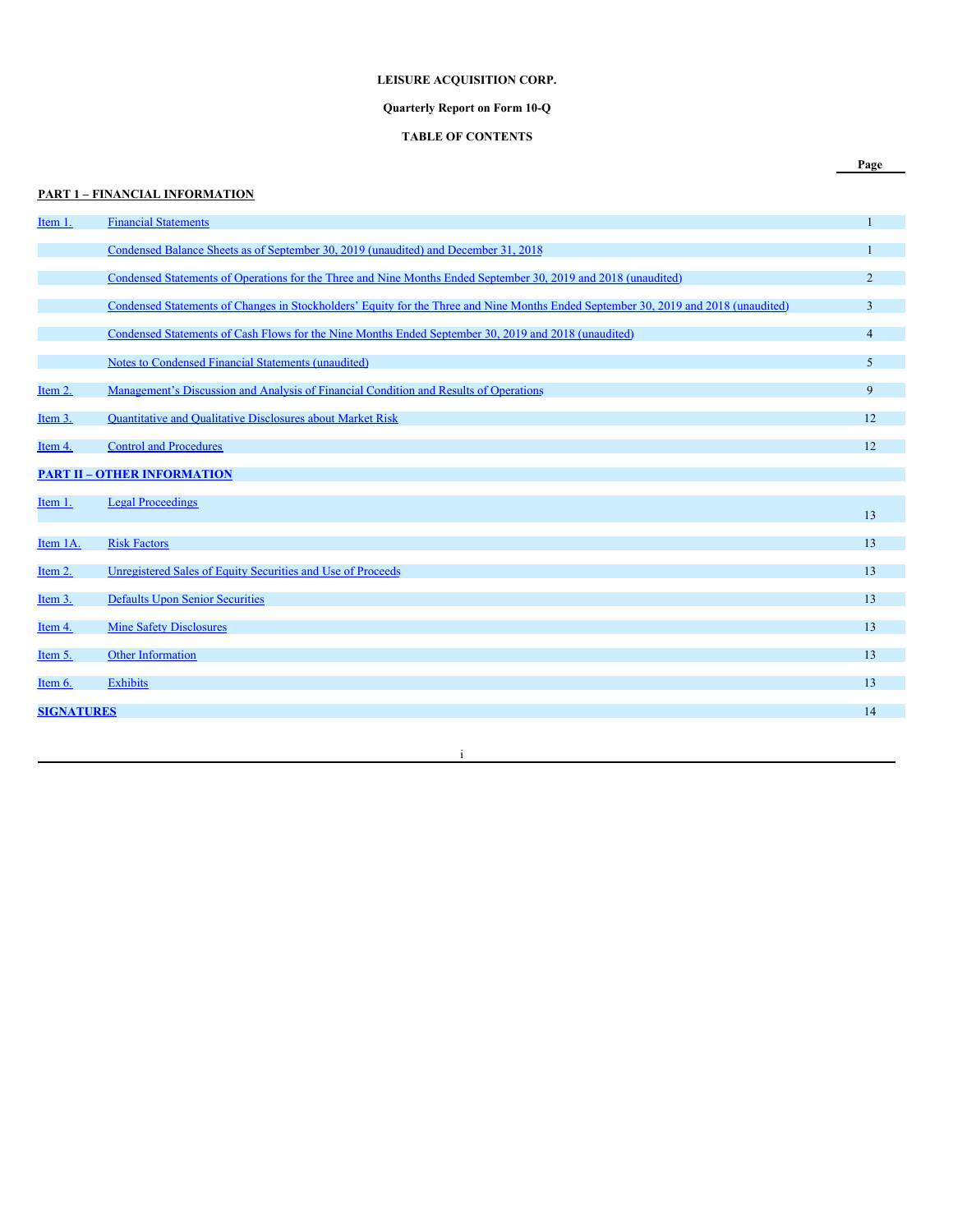## **PART 1 - FINANCIAL INFORMATION**

## <span id="page-2-0"></span>**Item 1. Financial Statements.**

#### <span id="page-2-1"></span>**LEISURE ACQUISITION CORP. CONDENSED BALANCE SHEETS**

|                                                                                                                                                                       |              | September 30,<br>2019 |              | December 31,<br>2018 |
|-----------------------------------------------------------------------------------------------------------------------------------------------------------------------|--------------|-----------------------|--------------|----------------------|
|                                                                                                                                                                       |              | (Unaudited)           |              |                      |
| <b>ASSETS</b>                                                                                                                                                         |              |                       |              |                      |
| <b>Current Assets</b>                                                                                                                                                 |              |                       |              |                      |
| Cash                                                                                                                                                                  | $\mathbb{S}$ | 1,273,926             | <sup>S</sup> | 1,658,398            |
| Prepaid expenses<br>Income tax receivable                                                                                                                             |              | 30,514                |              | 87,083               |
|                                                                                                                                                                       |              | 73,803                |              | 170,535              |
| <b>Total Current Assets</b>                                                                                                                                           |              | 1,378,243             |              | 1,916,016            |
| Cash and marketable securities held in Trust Account                                                                                                                  |              | 205,832,491           |              | 202,915,739          |
| <b>Total Assets</b>                                                                                                                                                   |              | 207,210,734           | \$           | 204,831,755          |
|                                                                                                                                                                       |              |                       |              |                      |
| <b>LIABILITIES AND STOCKHOLDERS' EQUITY</b>                                                                                                                           |              |                       |              |                      |
| <b>Current Liabilities</b>                                                                                                                                            |              |                       |              |                      |
| Accounts payable and accrued expenses                                                                                                                                 | $\mathbb{S}$ | 1.125.171             | $\mathbb{S}$ | 429.246              |
| Accrued offering costs                                                                                                                                                |              |                       |              | 8.640                |
| <b>Total Current Liabilities</b>                                                                                                                                      |              | 1,125,171             |              | 437,886              |
|                                                                                                                                                                       |              |                       |              |                      |
| Deferred tax liability                                                                                                                                                |              | 8,920                 |              | 1,764                |
| Deferred underwriting fee payable                                                                                                                                     |              | 7,000,000             |              | 7,000,000            |
| <b>Total Liabilities</b>                                                                                                                                              |              | 8,134,091             |              | 7,439,650            |
|                                                                                                                                                                       |              |                       |              |                      |
| <b>Commitments</b>                                                                                                                                                    |              |                       |              |                      |
|                                                                                                                                                                       |              |                       |              |                      |
| Common stock subject to possible redemption, 18,860,476 shares and 18,960,928 shares at redemption value at September 30, 2019<br>and December 31, 2018, respectively |              | 194,076,642           |              | 192,392,104          |
|                                                                                                                                                                       |              |                       |              |                      |
| <b>Stockholders' Equity</b>                                                                                                                                           |              |                       |              |                      |
| Preferred stock, \$0.0001 par value; 1,000,000 authorized; none issued and outstanding                                                                                |              |                       |              |                      |
| Common stock, \$0.0001 par value; 100,000,000 shares authorized; 6,139,524 shares and 6,039,072 shares issued and outstanding at                                      |              |                       |              |                      |
| September 30, 2019 and December 31, 2018, respectively (excluding 18,860,476 shares and 18,960,928 shares subject to possible                                         |              |                       |              |                      |
| redemption at September 30, 2019 and December 31, 2018, respectively)                                                                                                 |              | 614                   |              | 604                  |
| Additional paid-in capital                                                                                                                                            |              | 1,224,009             |              | 2,908,557            |
| Retained earnings                                                                                                                                                     |              | 3,775,378             |              | 2,090,840            |
| <b>Total Stockholders' Equity</b>                                                                                                                                     |              | 5.000.001             |              | 5.000.001            |
| <b>TOTAL LIABILITIES AND STOCKHOLDERS' EQUITY</b>                                                                                                                     |              | 207,210,734           |              | 204,831,755          |
|                                                                                                                                                                       |              |                       |              |                      |

The accompanying notes are an integral part of the unaudited condensed financial statements.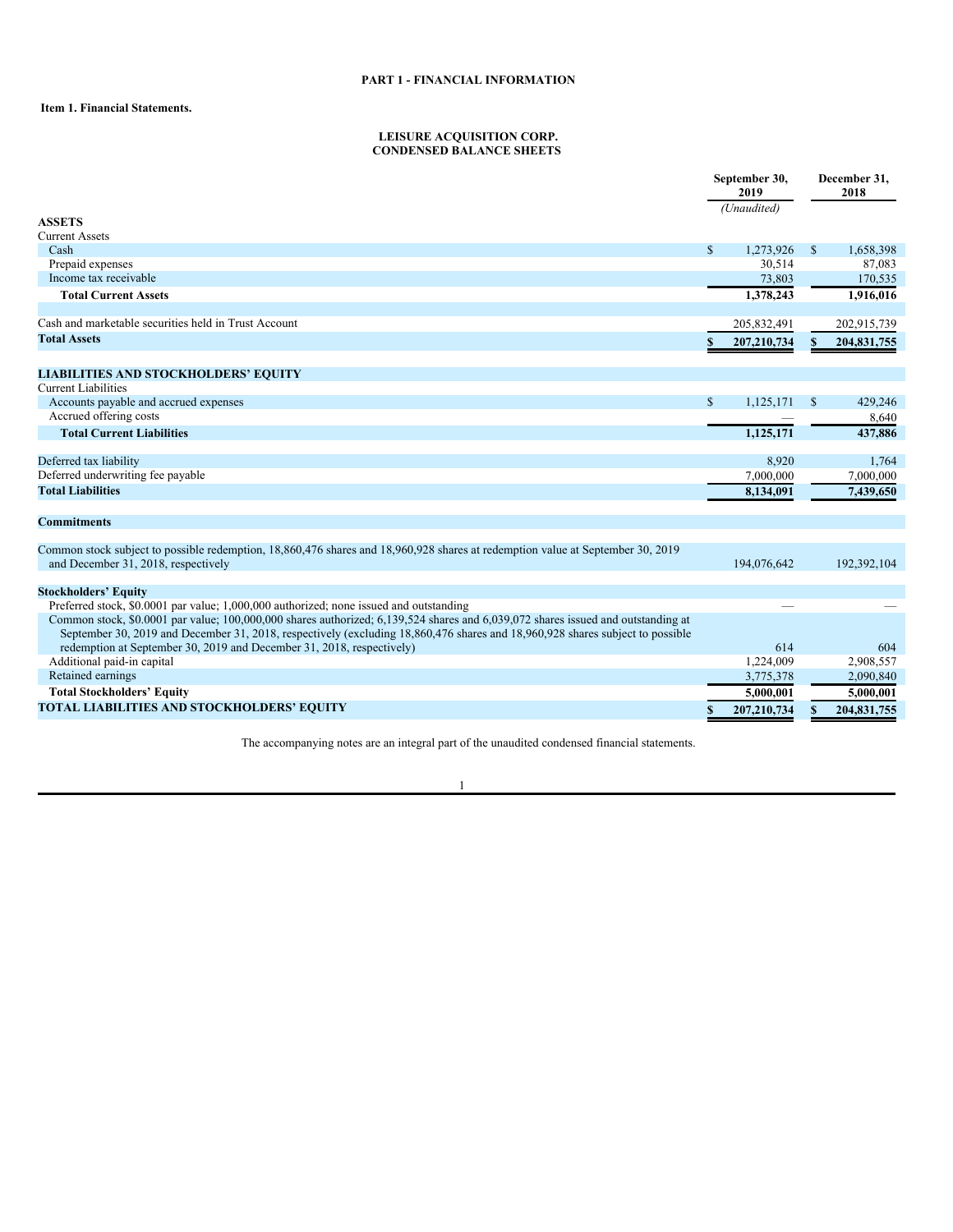## <span id="page-3-0"></span>**LEISURE ACQUISITION CORP. CONDENSED STATEMENTS OF OPERATIONS (Unaudited)**

|                                                                       |    | <b>Three Months Ended</b><br>September 30, |               |            | <b>Nine Months Ended</b><br>September 30, |             |              |            |
|-----------------------------------------------------------------------|----|--------------------------------------------|---------------|------------|-------------------------------------------|-------------|--------------|------------|
|                                                                       |    | 2019                                       |               | 2018       |                                           | 2019        |              | 2018       |
| Operating costs                                                       | S. | 584,418                                    | <sup>\$</sup> | 848,192    | \$.                                       | 1,399,530   | <sup>S</sup> | 1,329,864  |
| Reimbursement of due diligence expenses                               |    |                                            |               | (600,005)  |                                           |             |              | (600,005)  |
| Loss from operations                                                  |    | (584, 418)                                 |               | (248, 187) |                                           | (1,399,530) |              | (729, 859) |
| Other income (expense):                                               |    |                                            |               |            |                                           |             |              |            |
| Interest income                                                       |    | 1,107,955                                  |               | 969,387    |                                           | 3,497,481   |              | 2,515,625  |
| Unrealized (loss) gain on marketable securities held in Trust Account |    | (19, 496)                                  |               | (13, 426)  |                                           | 42,475      |              | (13, 915)  |
| Other income, net                                                     |    | 1,088,459                                  |               | 955,961    |                                           | 3,539,956   |              | 2,501,710  |
| Income before provision for income taxes                              |    | 504,041                                    |               | 707,774    |                                           | 2,140,426   |              | 1,771,851  |
| Provision for income taxes                                            |    | (14,318)                                   |               | (130, 125) |                                           | (455, 888)  |              | (373, 026) |
| Net income                                                            |    | 489,723                                    |               | 577,649    |                                           | 1,684,538   |              | 1,398,825  |
| Weighted average shares outstanding, basic and diluted $(1)$          |    | 6,100,218                                  |               | 6,010,149  |                                           | 6,062,609   |              | 5,994,905  |
|                                                                       |    |                                            |               |            |                                           |             |              |            |
| Basic and diluted net loss per common share $(2)$                     |    | (0.08)                                     |               | (0.05)     |                                           | (0.18)      |              | (0.14)     |

(1) Excludes an aggregate of 18,860,476 and 18,974,158 shares subject to possible redemption at September 30, 2019 and 2018, respectively.

(2) Net loss per common share - basic and diluted excludes income attributable to common stock subject to possible redemption of \$965,765 and \$870,808 for the three months ended September 30, 2019 and 2018, respectively, and \$2,766,826 and \$2,265,679 for the nine months ended September 30, 2019 and 2018, respectively (see Note 2).

The accompanying notes are an integral part of the unaudited condensed financial statements.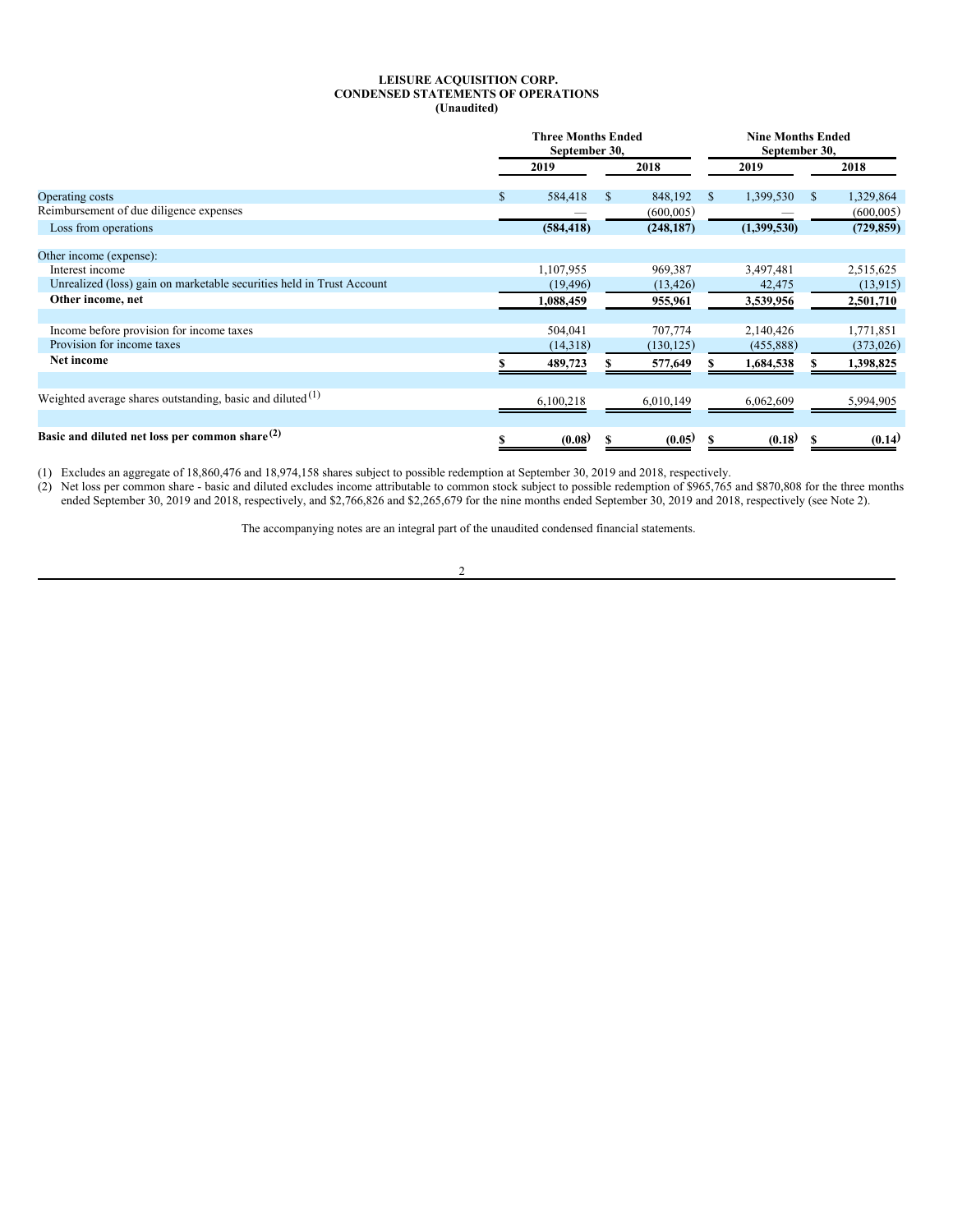#### <span id="page-4-0"></span>**LEISURE ACQUISITION CORP. CONDENSED STATEMENTS OF CHANGES IN STOCKHOLDERS' EQUITY (Unaudited)**

## **THREE AND NINE MONTHS ENDED SEPTEMBER 30, 2018**

|                                                                | <b>Common Stock</b> |   |                |   | <b>Additional</b><br>Paid in |   | (Accumulated<br>Deficit)/<br>Retained |              | <b>Total</b><br>Stockholders' |
|----------------------------------------------------------------|---------------------|---|----------------|---|------------------------------|---|---------------------------------------|--------------|-------------------------------|
|                                                                | <b>Shares</b>       |   | Amount         |   | Capital                      |   | <b>Earnings</b>                       |              | Equity                        |
| Balance - January 1, 2018                                      | 6,734,320           | S | 673            | S | 5,030,521                    | S | (31,193)                              | <sup>S</sup> | 5,000,001                     |
| Change in value of common stock subject to possible redemption | 5,641               |   |                |   | (406, 067)                   |   |                                       |              | (406, 066)                    |
| Forfeiture of Founder Shares                                   | (750,000)           |   | (75)           |   | 75                           |   |                                       |              |                               |
| Net income                                                     |                     |   |                |   |                              |   | 406,066                               |              | 406,066                       |
| Balance – March 31, 2018 (unaudited)                           | 5,989,961           |   | 599            |   | 4,624,529                    |   | 374,873                               |              | 5,000,001                     |
| Change in value of common stock subject to possible redemption | 20,188              |   | 2              |   | (415, 112)                   |   |                                       |              | (415, 110)                    |
| Net income                                                     |                     |   |                |   |                              |   | 415,110                               |              | 415,110                       |
| Balance – June 30, 2018 (unaudited)                            | 6,010,149           |   | 601            |   | 4,209,417                    |   | 789,983                               |              | 5,000,001                     |
| Change in value of common stock subject to possible redemption | 15,693              |   | $\overline{2}$ |   | (577, 651)                   |   |                                       |              | (577, 649)                    |
| Net income                                                     |                     |   |                |   |                              |   | 577,649                               |              | 577,649                       |
| Balance – September 30, 2018 (unaudited)                       | 6,025,842           |   | 603            |   | 3,631,766                    |   | 1,367,632                             |              | 5,000,001                     |

# **THREE AND NINE MONTHS ENDED SEPTEMBER 30, 2019**

|                                                                | <b>Common Stock</b> |  |                |  |            |  |           | <b>Additional</b><br>Paid in |  |  |  |  |  |  |  |  | Retained | Total<br>Stockholders' |
|----------------------------------------------------------------|---------------------|--|----------------|--|------------|--|-----------|------------------------------|--|--|--|--|--|--|--|--|----------|------------------------|
|                                                                | <b>Shares</b>       |  | Amount         |  | Capital    |  | Earnings  | Equity                       |  |  |  |  |  |  |  |  |          |                        |
| Balance - January 1, 2019                                      | 6,039,072           |  | 604            |  | 2,908,557  |  | 2,090,840 | 5,000,001                    |  |  |  |  |  |  |  |  |          |                        |
| Change in value of common stock subject to possible redemption | 8,792               |  |                |  | (775, 914) |  |           | (775, 913)                   |  |  |  |  |  |  |  |  |          |                        |
| Net income                                                     |                     |  |                |  |            |  | 775,913   | 775,913                      |  |  |  |  |  |  |  |  |          |                        |
| Balance – March 31, 2019 (unaudited)                           | 6,047,864           |  | 605            |  | 2,132,643  |  | 2,866,753 | 5,000,001                    |  |  |  |  |  |  |  |  |          |                        |
| Change in value of common stock subject to possible redemption | 52,354              |  | 5              |  | (418,907)  |  |           | (418,902)                    |  |  |  |  |  |  |  |  |          |                        |
| Net income                                                     |                     |  |                |  |            |  | 418,902   | 418,902                      |  |  |  |  |  |  |  |  |          |                        |
| Balance – June 30, 2019 (unaudited)                            | 6,100,218           |  | 610            |  | 1,713,736  |  | 3,285,655 | 5,000,001                    |  |  |  |  |  |  |  |  |          |                        |
| Change in value of common stock subject to possible redemption | 39,306              |  | $\overline{4}$ |  | (489, 727) |  |           | (489, 723)                   |  |  |  |  |  |  |  |  |          |                        |
| Net income                                                     |                     |  |                |  |            |  | 489,723   | 489,723                      |  |  |  |  |  |  |  |  |          |                        |
| Balance – September 30, 2019 (unaudited)                       | 6,139,524           |  | 614            |  | 1,224,009  |  | 3,775,378 | 5,000,001                    |  |  |  |  |  |  |  |  |          |                        |

The accompanying notes are an integral part of the unaudited condensed financial statements.

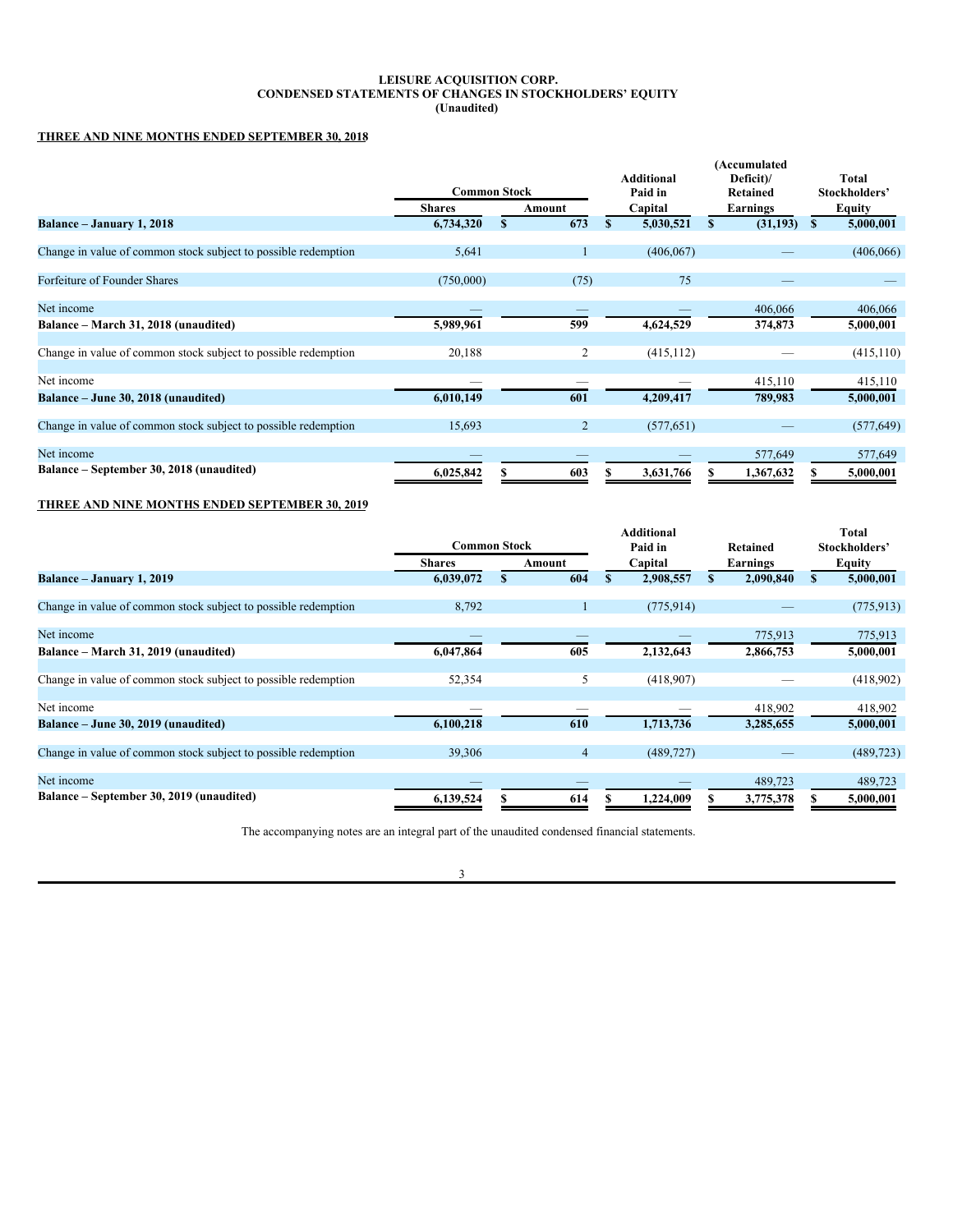#### <span id="page-5-0"></span>**LEISURE ACQUISITION CORP. CONDENSED STATEMENTS OF CASH FLOWS (Unaudited)**

|                                                                               |                 | <b>Nine Months Ended</b><br>September 30, |             |  |
|-------------------------------------------------------------------------------|-----------------|-------------------------------------------|-------------|--|
|                                                                               | 2019            |                                           | 2018        |  |
| <b>Cash Flows from Operating Activities:</b>                                  |                 |                                           |             |  |
| Net income                                                                    | \$<br>1,684,538 | <sup>\$</sup>                             | 1,398,825   |  |
| Adjustments to reconcile net income to net cash used in operating activities: |                 |                                           |             |  |
| Interest earned on marketable securities held in Trust Account                | (3,497,481)     |                                           | (2,515,625) |  |
| Unrealized (gain) loss on marketable securities held in Trust Account         | (42, 475)       |                                           | 13,915      |  |
| Deferred tax provision                                                        | 7,156           |                                           |             |  |
| Changes in operating assets and liabilities:                                  |                 |                                           |             |  |
| Prepaid expenses                                                              | 56,569          |                                           | 88,350      |  |
| Income tax receivable                                                         | 96,732          |                                           |             |  |
| Accounts payable and accrued expenses                                         | 695,925         |                                           | 238,209     |  |
| Income tax payable                                                            |                 |                                           | (3,296)     |  |
| Net cash used in operating activities                                         | (999, 036)      |                                           | (779, 622)  |  |
| <b>Cash Flows from Investing Activities:</b>                                  |                 |                                           |             |  |
| Cash withdrawn from Trust Account to pay franchise and income taxes           | 623,204         |                                           | 475,814     |  |
| Net cash provided by investing activities                                     | 623,204         |                                           |             |  |
|                                                                               |                 |                                           | 475,814     |  |
| <b>Cash Flows from Financing Activities:</b>                                  |                 |                                           |             |  |
| Payment of offering costs                                                     | (8,640)         |                                           | (32,000)    |  |
| Net cash used in financing activities                                         | (8,640)         |                                           | (32,000)    |  |
| <b>Net Change in Cash</b>                                                     | (384, 472)      |                                           | (335,808)   |  |
| $Cash - Beginning$                                                            | 1,658,398       |                                           | 2,090,074   |  |
|                                                                               |                 |                                           |             |  |
| $Cash - Ending$                                                               | 1,273,926       | S                                         | 1,754,266   |  |
| Supplementary cash flow information:                                          |                 |                                           |             |  |
| Cash paid for income taxes                                                    | S               |                                           |             |  |
|                                                                               | 352,000         |                                           | 376,322     |  |
| Non-Cash investing and financing activities:                                  |                 |                                           |             |  |
| Initial classification of common stock subject to redemption                  |                 |                                           | 190,270,071 |  |
| Change in value of common stock subject to possible redemption                | 1,684,538<br>\$ | \$                                        | 1,398,825   |  |

The accompanying notes are an integral part of the unaudited condensed financial statements.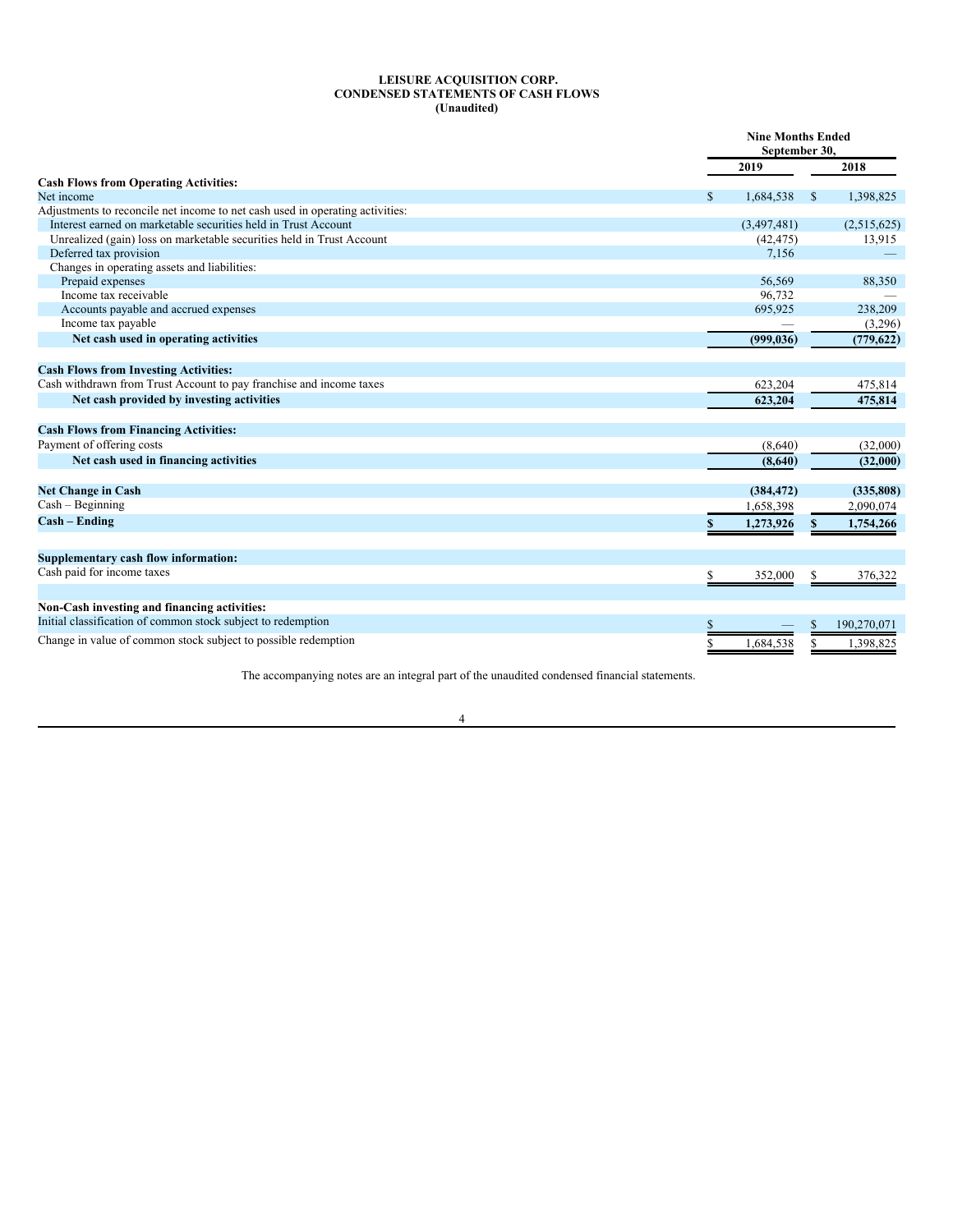## <span id="page-6-0"></span>**1. DESCRIPTION OF ORGANIZATION AND BUSINESS OPERATIONS**

Leisure Acquisition Corp. (the "Company") is a blank check company incorporated in Delaware on September 11, 2017. The Company was formed for the purpose of acquiring, through a merger, capital stock exchange, asset acquisition, stock purchase, reorganization, recapitalization, exchangeable share transaction or other similar business transaction, one or more operating businesses or assets that the Company has not yet identified (a "Business Combination").

All activity through September 30, 2019 relates to the Company's formation, the Company's initial public offering of 20,000,000 units (the "Initial Public Offering"), the simultaneous sale of 6,825,000 warrants (the "Private Placement Warrants") in a private placement to Hydra LAC, LLC, an affiliate of Hydra Management, LLC (the "Hydra Sponsor"), MLCP GLL Funding LLC, an affiliate of Matthews Lane Capital Partners, LLC (the "Matthews Lane Sponsor," and, together with the Hydra Sponsor, the "Sponsors"), HG Vora Special Opportunities Master Fund, Ltd. ("HG Vora") and certain members of the Company's management team, and the Company's search for a target business with which to complete a Business Combination.

The Company has until December 5, 2019 to consummate a Business Combination. The Company has scheduled a special meeting of stockholders for November 26, 2019 (the "Special Meeting"), pursuant to which it will seek stockholder approval to, among other matters, amend the Company's Second Amended and Restated Certificate of Incorporation to extend the period of time for which the Company is required to consummate a Business Combination from December 5, 2019 to April 5, 2020 (the "Extension"). There is no assurance that the Company's stockholders will vote to approve the Extension. If the Company does not obtain stockholder approval, the Company would wind up its affairs and liquidate. The Company's public stockholders will be able to elect to redeem their shares in connection with the Special Meeting and the Company has agreed to make certain cash contributions to the Trust Account for each public share that is not redeemed in connection with the Special Meeting subject to certain conditions (see Note 7).

## **Liquidity**

The Company has principally financed its operations from inception using proceeds from the sale of its equity securities to its shareholders prior to the Initial Public Offering and such amount of proceeds from the sale of the Private Placement Warrants and the Initial Public Offering that were placed in an account outside of the Trust Account for working capital purposes. As of September 30, 2019, the Company had \$1,273,926 in its operating bank accounts, \$205,832,491 in securities held in the Trust Account to be used for a Business Combination or to repurchase or redeem its common stock in connection therewith and working capital of \$209,269, which excludes \$73,803 of prepaid income taxes and \$30,000 of franchise and income taxes payable that will be paid from interest earned on the Trust Account. The Company's expense advancement agreement with its sponsors and strategic investor also provides the Company with the ability to drawdown an aggregate of up to \$1,000,000 in loans to fund working capital deficiencies or finance transaction costs in connection with a Business Combination. Based on the foregoing, the Company believes it will have sufficient cash to meet its needs through the earlier of consummation of a Business Combination or December 5, 2019, the date that the Company will be required to cease all operations except for the purpose of winding up, if a Business Combination is not consummated (see Note 7).

#### **2. SUMMARY OF SIGNIFICANT ACCOUNTING POLICIES**

#### **Basis of presentation**

The accompanying unaudited condensed financial statements have been prepared in accordance with accounting principles generally accepted in the United States of America ("GAAP") for interim financial information and in accordance with the instructions to Form 10-Q and Article 8 of Regulation S-X of the Securities and Exchange Commission (the "SEC"). Certain information or footnote disclosures normally included in financial statements prepared in accordance with GAAP have been condensed or omitted, pursuant to the rules and regulations of the SEC for interim financial reporting. Accordingly, they do not include all the information and footnotes necessary for a comprehensive presentation of financial position, results of operations, or cash flows. In the opinion of management, the accompanying unaudited condensed financial statements include all adjustments, consisting of a normal recurring nature, which are necessary for a fair presentation of the financial position, operating results and cash flows for the periods presented.

The accompanying unaudited condensed financial statements should be read in conjunction with the Company's Annual Report on Form 10-K for the year ended December 31, 2018 as filed with the SEC on March 11, 2019 and as amended on March 12, 2019, which contains the audited financial statements and notes thereto. The financial information as of December 31, 2018 is derived from the audited financial statements presented in the Company's Annual Report on Form 10-K for the year ended December 31, 2018. The interim results for the three and nine months ended September 30, 2019 are not necessarily indicative of the results to be expected for the year ending December 31, 2019 or for any future interim periods.

#### **Use of estimates**

The preparation of financial statements in conformity with GAAP requires management to make estimates and assumptions that affect the reported amounts of assets and liabilities and disclosure of contingent assets and liabilities at the date of the financial statements and the reported amounts of revenues and expenses during the reporting period.

Making estimates requires management to exercise significant judgment. It is at least reasonably possible that the estimate of the effect of a condition, situation or set of circumstances that existed at the date of the financial statements, which management considered in formulating its estimate, could change in the near term due to one or more future events. Accordingly, the actual results could differ significantly from the Company's estimates.

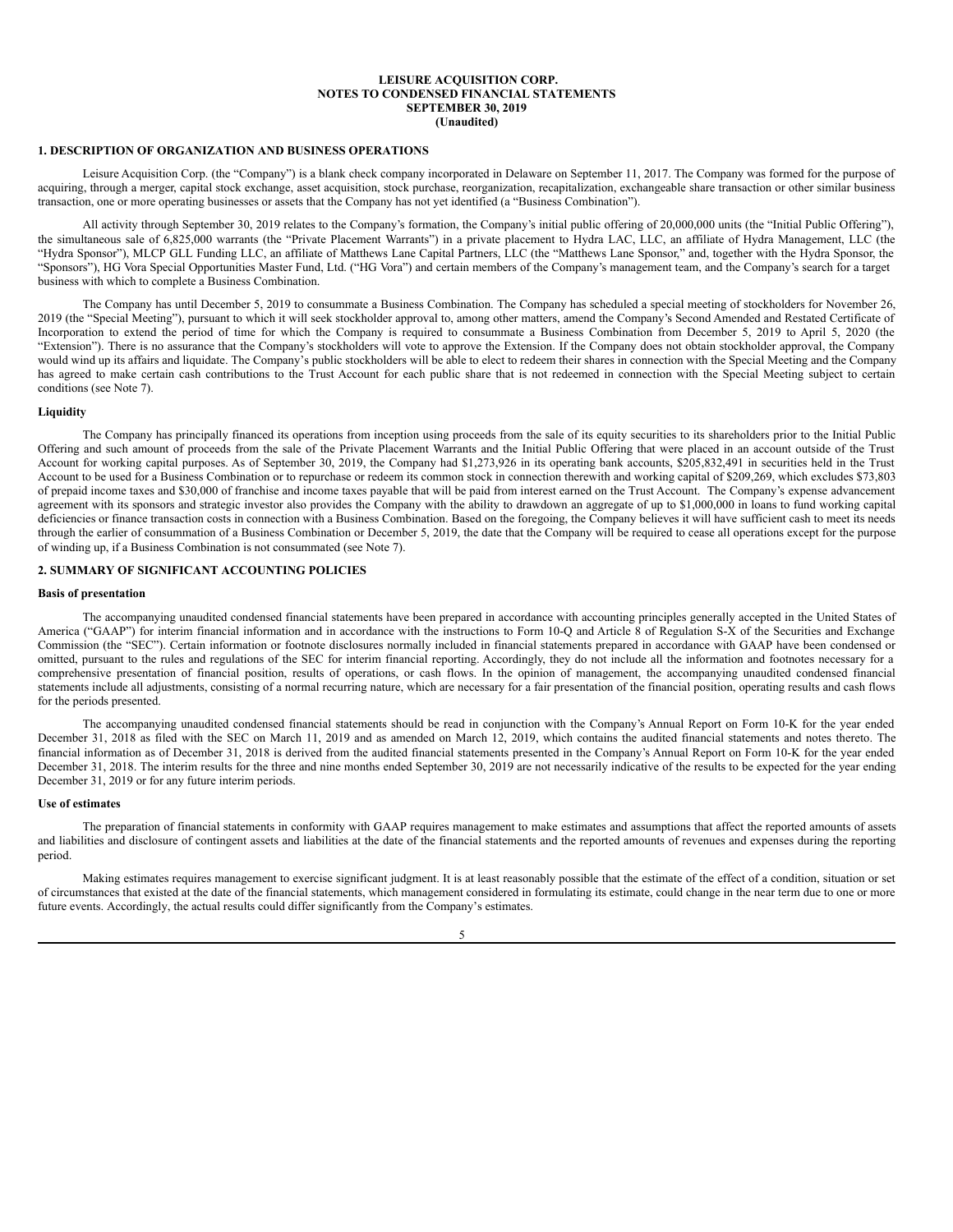## **Marketable securities held in Trust Account**

At September 30, 2019 and December 31, 2018, the assets held in the Trust Account were substantially held in U.S. Treasury Bills. During the nine months ended September 30, 2019, the Company withdrew \$623,204 of interest income from the Trust Account to pay franchise and income taxes. During the year ended December 31, 2018, the Company withdrew \$838,587 of interest income from the Trust Account to pay franchise and income taxes.

#### **Net loss per common share**

Net loss per common share is computed by dividing net loss by the weighted average number of common shares outstanding for the period. The Company applies the two-class method in calculating earnings per share. Shares of common stock subject to possible redemption at September 30, 2019 and 2018, which are not currently redeemable and are not redeemable at fair value, have been excluded from the calculation of basic loss per share since such shares, if redeemed, only participate in their pro rata share of the Trust Account earnings. The Company has not considered the effect of warrants sold in the Initial Public Offering and private placement to purchase 16,825,000 shares of common stock in the calculation of diluted loss per share, since the exercise of the warrants is contingent upon the occurrence of future events. As a result, diluted loss per common share is the same as basic loss per common share for the periods.

#### **Reconciliation of net loss per common share**

The Company's net income is adjusted for the portion of income that is attributable to common stock subject to possible redemption, as these shares only participate in the earnings of the Trust Account and not the income or losses of the Company. Accordingly, basic and diluted loss per common share is calculated as follows:

|                                                                          | <b>Three Months Ended</b><br>September 30, |            |  | <b>Nine Months Ended</b><br>September 30, |  |             |  |             |
|--------------------------------------------------------------------------|--------------------------------------------|------------|--|-------------------------------------------|--|-------------|--|-------------|
|                                                                          |                                            | 2019       |  | 2018                                      |  | 2019        |  | 2018        |
| Net income                                                               |                                            | 489,723    |  | 577,649                                   |  | 1,684,538   |  | 1,398,825   |
| Less: Income attributable to common stock subject to possible redemption |                                            | (965, 765) |  | (870, 808)                                |  | (2,766,826) |  | (2,265,679) |
| Adjusted net loss                                                        |                                            | (476, 042) |  | (293, 159)                                |  | (1,082,288) |  | (866, 854)  |
| Weighted average shares outstanding, basic and diluted                   |                                            | 6,100,218  |  | 6.010.149                                 |  | 6.062.609   |  | 5,994,905   |
| Basic and diluted net loss per common share                              |                                            | (0.08)     |  | (0.05)                                    |  | (0.18)      |  | (0.14)      |

## **Recent accounting pronouncements**

Management does not believe that any recently issued, but not yet effective, accounting pronouncements, if currently adopted, would have a material effect on the Company's condensed financial statements.

## **3. RELATED PARTY TRANSACTIONS**

## **Administrative Services Agreement**

The Company entered into an agreement whereby, commencing on December 1, 2017 through the earlier of the completion of a Business Combination or the Company's liquidation, the Company will pay Hydra Management, LLC, or its affiliates or assignees, a monthly fee of up to \$10,000 for office space, utilities and secretarial and administrative support. For the three months ended September 30, 2019 and 2018, the Company incurred \$30,000 in fees for these services. For each of the nine months ended September 30, 2019 and 2018, the Company incurred \$90,000 in fees for these services. At September 30, 2019 and December 31, 2018, \$10,500 and \$6,000 in administrative fees, respectively, are included in accounts payable and accrued expenses in the accompanying condensed balance sheets.

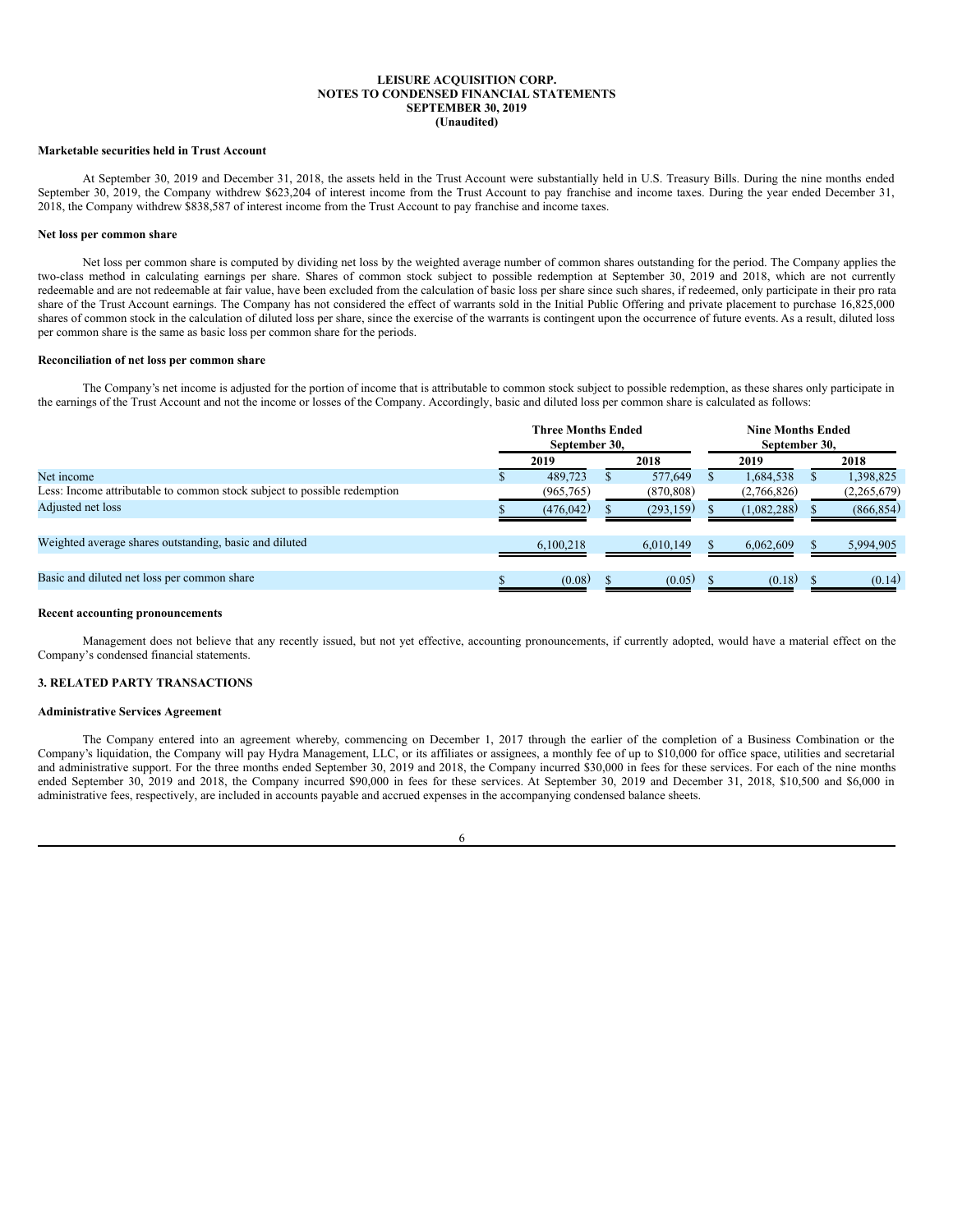## **4. COMMITMENTS**

## **Registration Rights**

Pursuant to a registration rights agreement entered into on December 1, 2017, the holders of the shares of common stock prior to the Initial Public Offering (the "Founder Shares"), Private Placement Warrants (and their underlying securities), Private Placement Units (and their underlying securities) (as defined below) and any warrants that may be issued upon conversion of the Working Capital Loans (and their underlying securities) are entitled to registration rights. The holders of these securities are entitled to make up to two demands, excluding short form demands, that the Company register such securities. In addition, the holders have certain "piggy-back" registration rights with respect to registration statements filed subsequent to the completion of a Business Combination and rights to require the Company to register for resale such securities pursuant to Rule 415 under the Securities Act. However, the registration rights agreement provides that the Company will not permit any registration statement filed under the Securities Act to become effective until termination of the applicable lock-up period. The Company will bear the expenses incurred in connection with the filing of any such registration statements.

## **Underwriters Agreement**

The underwriters of the Initial Public Offering are entitled to a deferred fee of three and one-half percent (3.5%) of the gross proceeds of the Initial Public Offering, or \$7,000,000. Up to \$0.05 per Unit (or up to \$1,000,000) of the deferred fee may be paid to third parties (who are members of FINRA) that assist the Company in consummating its initial Business Combination. The election to make such payments to third parties will be solely at the discretion of the Company's management team, and such third parties will be selected by the management team in their sole and absolute discretion. The deferred fee will be paid in cash upon the closing of a Business Combination from the amounts held in the Trust Account, subject to the terms of the underwriting agreement.

## **Contingent Forward Purchase Contract**

On December 1, 2017, the Company entered into a contingent forward purchase contract (the "Contingent Forward Purchase Contract") with HG Vora to purchase, in a private placement for gross proceeds of \$62,500,000 to occur concurrently with the consummation of the Business Combination, 6,250,000 Units on the same terms as the sale of the Units in the Initial Public Offering at \$10.00 per Unit ("Private Placement Units"). The funds from the sale of the Private Placement Units will be used as part of the consideration to the sellers in the Business Combination; any excess funds from the Private Placement Units will be used for working capital in the post-transaction company. This commitment is independent of the percentage of stockholders electing to redeem their public shares. HG Vora's obligation to purchase our Units under the contingent forward purchase contract is contingent upon, among other things, HG Vora approving the Business Combination, which approval can be withheld for any reason.

#### **Service Provider Agreement**

From time to time the Company has entered into and may enter into agreements with various services providers and advisors, including investment banks, to help us identify targets, negotiate terms of potential Business Combinations, consummate a Business Combination and/or provide other services. In connection with these agreements, the Company may be required to pay such service providers and advisors fees in connection with their services to the extent that certain conditions, including the closing of a potential Business Combination, are met. If a Business Combination does not occur, the Company would not expect to be required to pay these contingent fees. There can be no assurance that the Company will complete a Business Combination.

## **5. STOCKHOLDERS' EQUITY**

*Preferred Stock* — The Company is authorized to issue 1,000,000 shares of preferred stock with a par value of \$0.0001 per share with such designation, rights and preferences as may be determined from time to time by the Company's Board of Directors. At September 30, 2019 and December 31, 2018, there were no shares of preferred stock issued or outstanding.

*Common Stock* — The Company is authorized to issue 100,000,000 shares of common stock with a par value of \$0.0001 per share. Holders of the Company's common stock are entitled to one vote for each share. On January 15, 2018, the underwriters' election to exercise their over-allotment option expired unexercised and, as a result, 750,000 Founder Shares were forfeited. At September 30, 2019 and December 31, 2018, there were 6,139,524 and 6,039,072 shares of common stock issued and outstanding, respectively, excluding 18,860,476 and 18,960,928 shares of common stock subject to possible redemption, respectively.

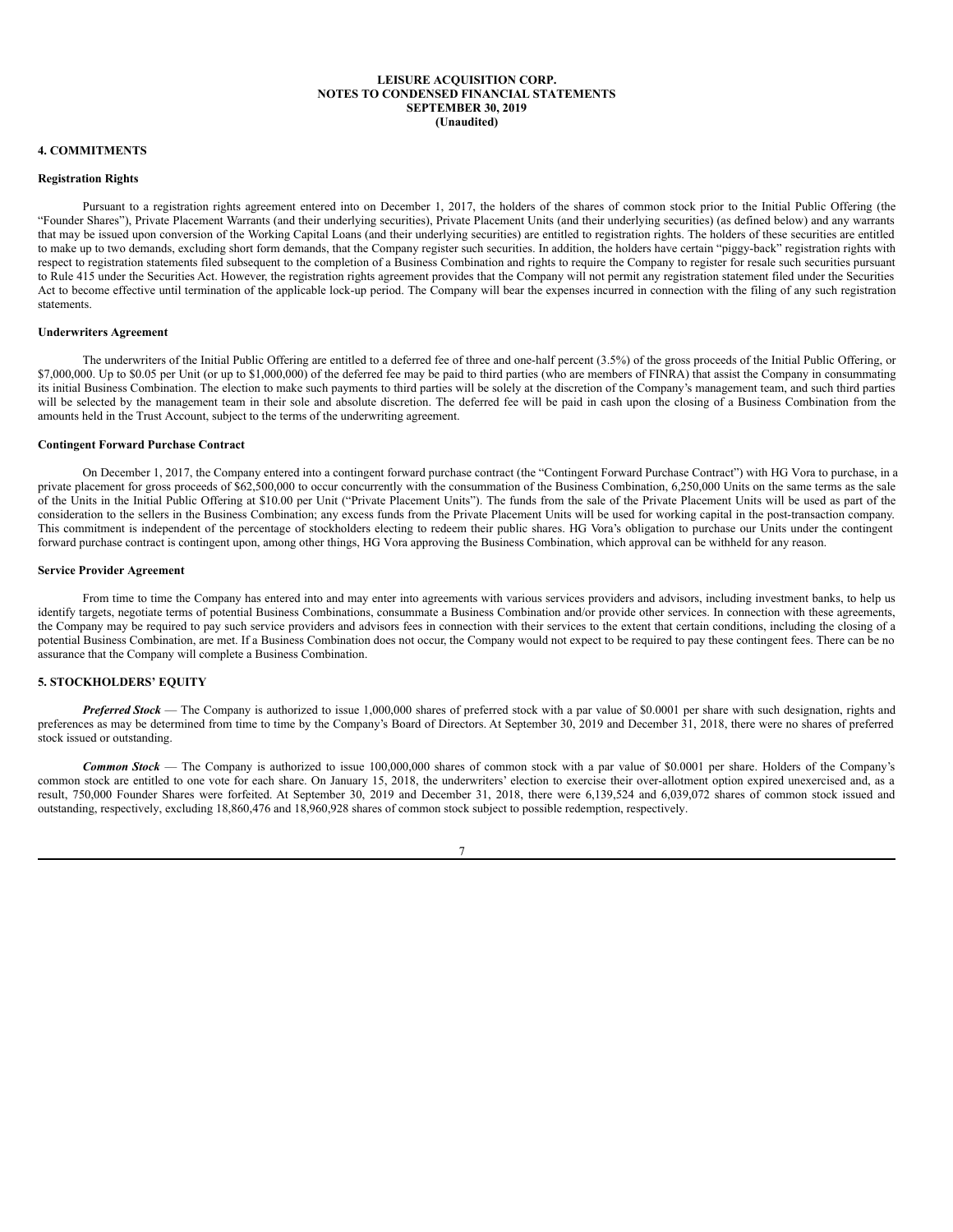## **6. FAIR VALUE MEASUREMENTS**

The Company follows the guidance in ASC 820 for its financial assets and liabilities that are re-measured and reported at fair value at each reporting period, and nonfinancial assets and liabilities that are re-measured and reported at fair value at least annually.

The fair value of the Company's financial assets and liabilities reflects management's estimate of amounts that the Company would have received in connection with the sale of the assets or paid in connection with the transfer of the liabilities in an orderly transaction between market participants at the measurement date. In connection with measuring the fair value of its assets and liabilities, the Company seeks to maximize the use of observable inputs (market data obtained from independent sources) and to minimize the use of unobservable inputs (internal assumptions about how market participants would price assets and liabilities). The following fair value hierarchy is used to classify assets and liabilities based on the observable inputs and unobservable inputs used in order to value the assets and liabilities:

- Level 1: Quoted prices in active markets for identical assets or liabilities. An active market for an asset or liability is a market in which transactions for the asset or liability occur with sufficient frequency and volume to provide pricing information on an ongoing basis.
- Level 2: Observable inputs other than Level 1 inputs. Examples of Level 2 inputs include quoted prices in active markets for similar assets or liabilities and quoted prices for identical assets or liabilities in markets that are not active.
- Level 3: Unobservable inputs based on our assessment of the assumptions that market participants would use in pricing the asset or liability.

The following table presents information about the Company's assets that are measured at fair value on a recurring basis at September 30, 2019 and December 31, 2018, and indicates the fair value hierarchy of the valuation inputs the Company utilized to determine such fair value:

| <b>Description</b>                                   | Level | September 30.<br>2019 | December 31,<br>2018 |
|------------------------------------------------------|-------|-----------------------|----------------------|
| Assets:                                              |       |                       |                      |
| Cash and marketable securities held in Trust Account |       | 205,832,491           | 202.915.739          |
|                                                      |       |                       |                      |

## **7. SUBSEQUENT EVENTS**

The Company evaluates subsequent events and transactions that occur after the balance sheet date up to the date that the financial statements were issued. Other than as described below, the Company did not identify any subsequent events that would have required adjustment or disclosure in the financial statements.

As described in Note 1, the Company has scheduled the Special Meeting for November 26, 2019, pursuant to which it will seek stockholder approval to, among other matters, approve the Extension. In connection with the Special Meeting, the Company's public stockholders will be able to elect to redeem their shares for a pro rata portion of the amount then on deposit in the Trust Account (\$10.00 per share, plus any pro rata interest earned on the funds held in the Trust Account and not previously released to the Company to pay franchise and income taxes). With respect to public shares not redeemed in connection with the Special Meeting, the Company will make a cash contribution (the "Contribution") of \$0.03 for each public share that is not redeemed by stockholders for each monthly period or portion thereof that is needed to complete a Business Combination (commencing on December 6, 2019 and on the 6th day of each subsequent month through the end of the Extension), subject to certain conditions. The Contribution will not be made unless the Extension is approved by stockholders and implemented by the Company. The Company will have discretion whether to continue extending for additional monthly periods until the end of the Extension and if the Company determines not to continue extending for additional monthly periods, the obligation to make additional Contributions will terminate. If this occurs, or if the Company's Board otherwise determines that the Company will not be able to consummate a Business Combination by the end of the Extension and does not wish to seek an additional extension, the Company would wind up the Company's affairs and redeem 100% of the outstanding public shares. If the Company does not obtain stockholder approval, the Company would wind up its affairs and liquidate.

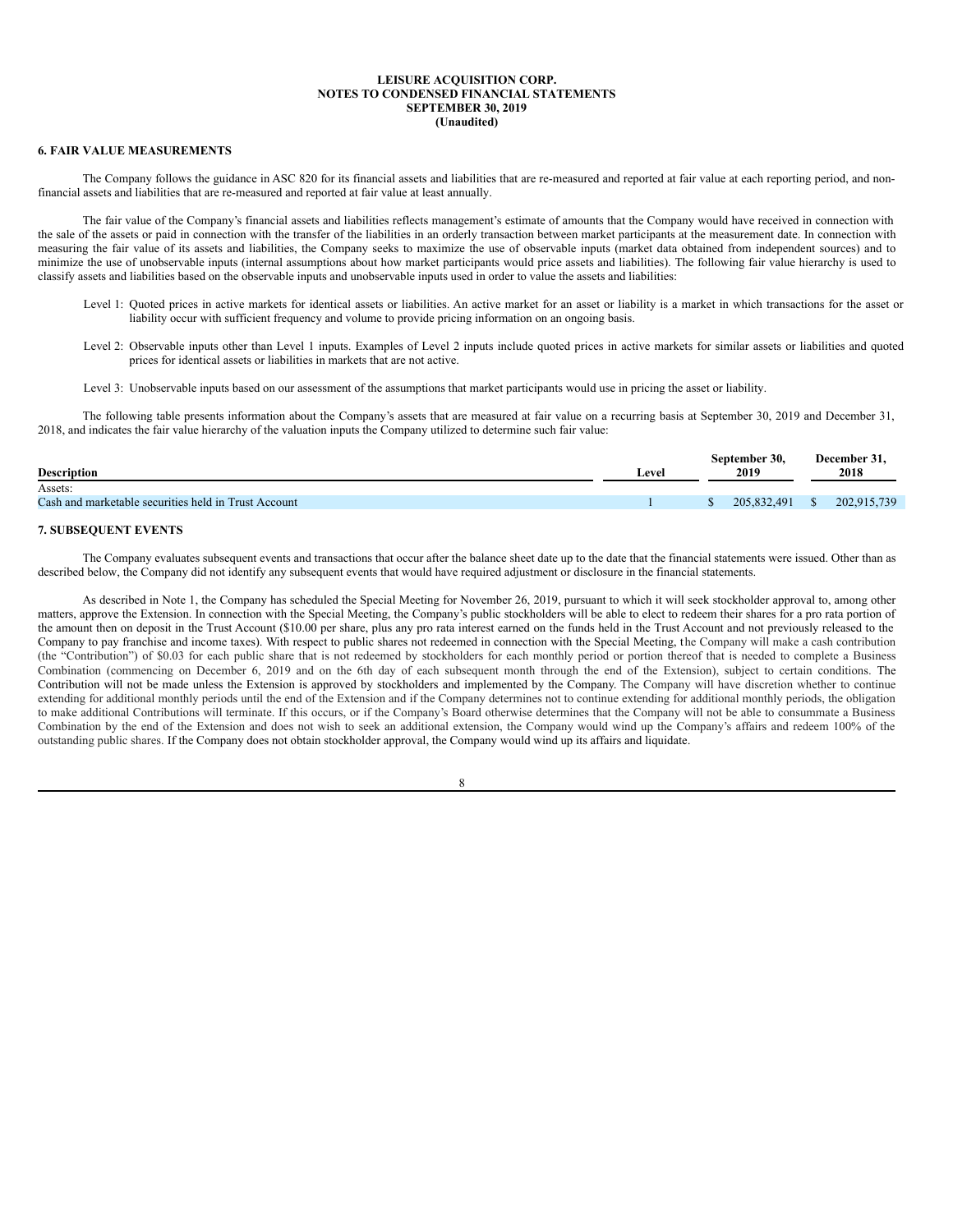## <span id="page-10-0"></span>**ITEM 2. MANAGEMENT'S DISCUSSION AND ANALYSIS OF FINANCIAL CONDITION AND RESULTS OF OPERATIONS**

References in this report (the "Quarterly Report") to "we," "us" or the "Company" refer to Leisure Acquisition Corp. References to our "management" or our "management team" refer to our officers and directors, references to the "sponsors" refer, collectively, to Hydra Management, LLC (the "Hydra Sponsor") and Matthews Lane Capital Partners LLC (the "Matthews Lane Sponsor"), and references to the "strategic investor" or "HG Vora" refer to HG Vora Special Opportunities Master Fund, Ltd. The following discussion and analysis of the Company's financial condition and results of operations should be read in conjunction with the financial statements and the notes thereto contained elsewhere in this Quarterly Report. Certain information contained in the discussion and analysis set forth below includes forward-looking statements that involve risks and uncertainties.

## **Special Note Regarding Forward-Looking Statements**

This Quarterly Report includes "forward-looking statements" within the meaning of Section 27A of the Securities Act of 1933 and Section 21E of the Exchange Act that are not historical facts, and involve risks and uncertainties that could cause actual results to differ materially from those expected and projected. All statements, other than statements of historical fact included in this Form 10-Q including, without limitation, statements in this "Management's Discussion and Analysis of Financial Condition and Results of Operations" regarding the Company's financial position, business strategy and the plans and objectives of management for future operations, are forward-looking statements. Words such as "expect," "believe," "anticipate," "intend," "estimate," "seek" and variations and similar words and expressions are intended to identify such forward-looking statements. Such forward-looking statements relate to future events or future performance, but reflect management's current beliefs, based on information currently available. A number of factors could cause actual events, performance or results to differ materially from the events, performance and results discussed in the forward-looking statements. For information identifying important factors that could cause actual results to differ materially from those anticipated in the forward-looking statements, please refer to the Risk Factors section of the Company's Annual Report on Form 10-K filed with the U.S. Securities and Exchange Commission (the "SEC"). The Company's securities filings can be accessed on the EDGAR section of the SEC's website at www.sec.gov. Except as expressly required by applicable securities law, the Company disclaims any intention or obligation to update or revise any forward-looking statements whether as a result of new information, future events or otherwise.

## **Overview**

We are a blank check company incorporated on September 11, 2017 in Delaware and formed for the purpose of effecting a merger, capital stock exchange, asset acquisition, stock purchase, recapitalization, reorganization or similar business combination with one or more target businesses. We intend to effectuate our Business Combination using cash from the proceeds of our Initial Public Offering, the sale of the Private Placement Warrants that occurred simultaneously with the completion of our Initial Public Offering, the sale of the Private Placement Units under the Contingent Forward Purchase Contract, if any, our capital stock, debt or a combination of cash, stock and debt.

The issuance of additional shares of our stock in a Business Combination:

- may significantly dilute the equity interest of investors;
- may subordinate the rights of holders of our common stock if preferred stock is issued with rights senior to those afforded our common stock;
- could cause a change in control if a substantial number of shares of our common stock is issued, which may affect, among other things, our ability to use our net operating loss carry forwards, if any, and could result in the resignation or removal of our present officers and directors;
- may have the effect of delaying or preventing a change of control of us by diluting the stock ownership or voting rights of a person seeking to obtain control of us; and
- may adversely affect prevailing market prices for our common stock and/or warrants.

Similarly, if we issue debt securities, it could result in:

- default and foreclosure on our assets if our operating revenues after an initial Business Combination are insufficient to repay our debt obligations;
- acceleration of our obligations to repay the indebtedness even if we make all principal and interest payments when due if we breach certain covenants that require the maintenance of certain financial ratios or reserves without a waiver or renegotiation of that covenant;
- our immediate payment of all principal and accrued interest, if any, if the debt security is payable on demand;

 $\overline{Q}$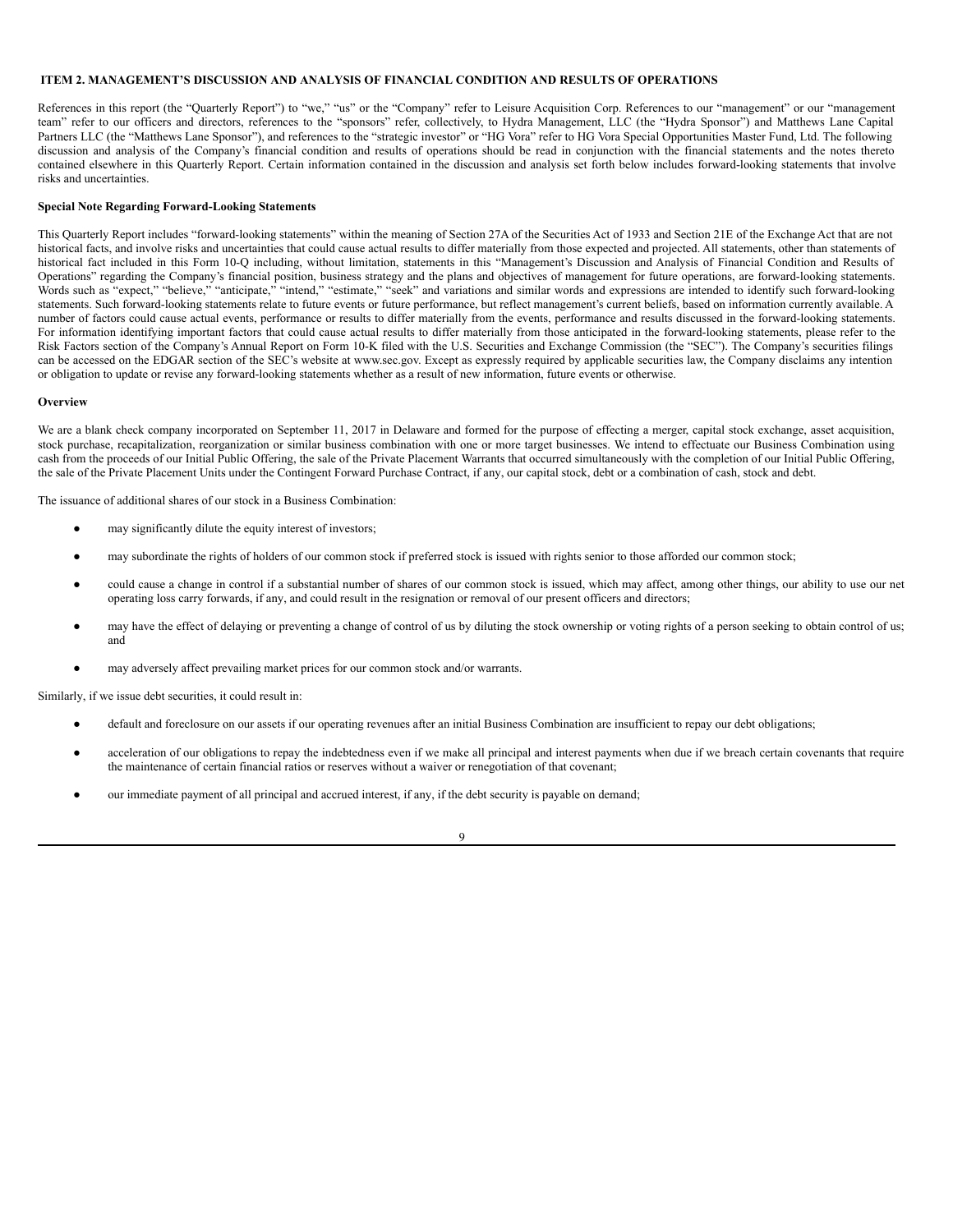- our inability to obtain necessary additional financing if the debt security contains covenants restricting our ability to obtain such financing while the debt security is outstanding;
- our inability to pay dividends on our common stock;
- using a substantial portion of our cash flow to pay principal and interest on our debt, which will reduce the funds available for dividends on our common stock if declared, our ability to pay expenses, make capital expenditures and acquisitions, and fund other general corporate purposes;
- limitations on our flexibility in planning for and reacting to changes in our business and in the industry in which we operate;
- increased vulnerability to adverse changes in general economic, industry and competitive conditions and adverse changes in government regulation;
- limitations on our ability to borrow additional amounts for expenses, capital expenditures, acquisitions, debt service requirements, and execution of our strategy; and
- other purposes and other disadvantages compared to our competitors who have less debt.

We are incurring significant costs in the pursuit of our acquisition plans. We cannot assure you that our plans to complete a Business Combination will be successful.

#### **Recent Developments**

We have scheduled a special meeting of stockholders for November 26, 2019 (the "Special Meeting"), pursuant to which we will seek stockholder approval to, among other matters, amend our Second Amended and Restated Certificate of Incorporation to extend the period of time for which we are required to consummate a Business Combination from December 5, 2019 to April 5, 2020 (the "Extension"). Our public stockholders will be able to elect to redeem their shares in connection with the Special Meeting for a pro rata portion of the amount then on deposit in the Trust Account (\$10.00 per share, plus any pro rata interest earned on the funds held in the Trust Account and not previously released to us to pay franchise and income taxes). With respect to public shares not redeemed in connection with the Special Meeting, we will make a cash contribution (the "Contribution") of \$0.03 for each public share that is not redeemed by stockholders for each monthly period or portion thereof that is needed to complete a Business Combination (commencing on December 6, 2019 and on the 6th day of each subsequent month through the end of the Extension), subject to certain conditions. The Contribution will not be made unless the Extension is approved by stockholders and implemented by us. We will have discretion whether to continue extending for additional monthly periods until the end of the Extension and if we determine not to continue extending for additional monthly periods, the obligation to make additional Contributions will terminate. If this occurs, or if our Board otherwise determines that we will not be able to consummate a Business Combination by the end of the Extension and does not wish to seek an additional extension, we would wind up the Company's affairs and redeem 100% of our outstanding public shares. There is no assurance that our stockholders will vote to approve the Extension. If we do not obtain stockholder approval, we would wind up the Company's affairs and liquidate.

#### **Results of Operations**

Our only activities from inception to September 30, 2019 were organizational activities and those necessary to prepare for the Initial Public Offering and identifying a target for our Business Combination. We do not expect to generate any operating revenues until after the completion of our Business Combination. We generate non-operating income in the form of interest income on marketable securities. We are incurring expenses as a result of being a public company (for legal, financial reporting, accounting and auditing compliance), as well as for due diligence expenses in connection with completing a Business Combination.

For the three months ended September 30, 2019, we had net income of \$489,723, which consists of interest income on marketable securities held in the Trust Account of \$1,107,955, offset by unrealized loss on marketable securities held in our Trust Account of \$19,496 and operating costs of \$584,418 and a provision for income taxes of \$14,318.

For the nine months ended September 30, 2019, we had net income of \$1,684,538, which consists of interest income on marketable securities held in the Trust Account of \$3,497,481 and an unrealized gain on marketable securities held in our Trust Account of \$42,475, offset by operating costs of \$1,399,530 and a provision for income taxes of \$455,888.

For the three months ended September 30, 2018, we had net income of \$577,649, which consists of interest income on marketable securities held in the Trust Account of \$969,387, offset by operating costs of \$248,187, an unrealized loss on marketable securities held in our Trust Account of \$13,426 and a provision for income taxes of \$130,125. In addition, we received a \$600,005 reimbursement of due diligence expenses that we incurred in connection with evaluating a potential Business Combination that did not consummate.

For the nine months ended September 30, 2018, we had net income of \$1,398,825, which consists of interest income on marketable securities held in the Trust Account of \$2,515,625, offset by operating costs of \$729,859, an unrealized loss on marketable securities held in our Trust Account of \$13,915 and a provision for income taxes of \$373,026. In addition, we received a \$600,005 reimbursement of due diligence expenses that we incurred in connection with evaluating a potential Business Combination that did not consummate.

## **Liquidity and Capital Resources**

As of September 30, 2019, we had marketable securities held in the Trust Account of \$205,832,491 (including approximately \$5,832,000 of interest income, net of unrealized losses) consisting of U.S. treasury bills with a maturity of 180 days or less. Interest income on the Trust Account will be used by us to pay franchise and income taxes. Through September 30, 2019, we withdrew \$1,461,791 of interest earned on the Trust Account to pay franchise and income taxes, of which \$623,204 was withdrawn during the nine months ended September 30, 2019.

We intend to use substantially all of the funds held in the Trust Account, including any amounts representing interest earned on the Trust Account (less deferred underwriting commissions and interest income that is used to pay franchise and income taxes) to complete our Business Combination. To the extent that our capital stock or debt is used, in whole or in part, as consideration to complete our Business Combination, the remaining proceeds held in the Trust Account will be used as working capital to finance the operations of the target business or businesses, make other acquisitions and pursue our growth strategies.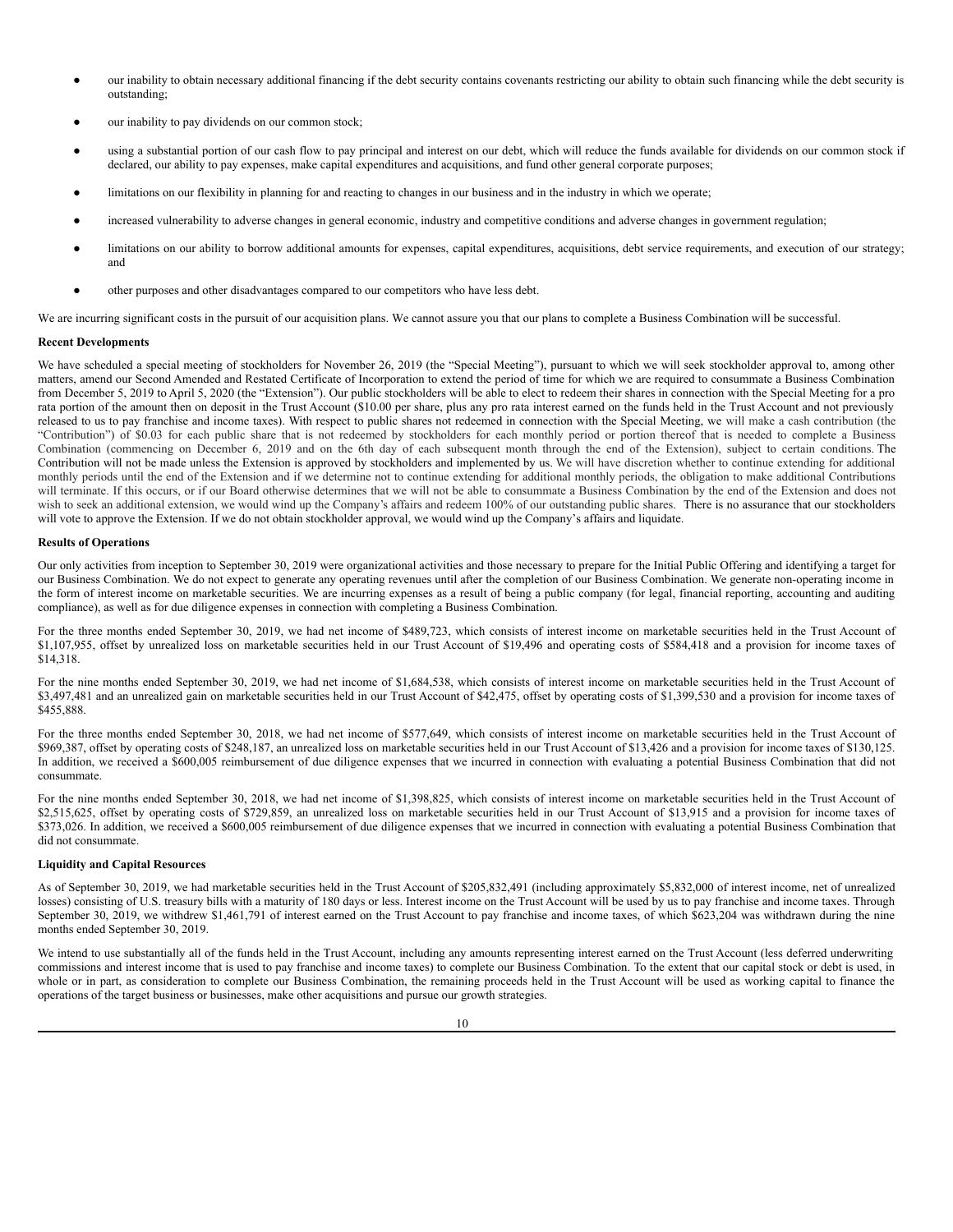As of September 30, 2019, we had cash of \$1,273,926 held outside the Trust Account. We intend to use the funds held outside the Trust Account primarily to identify and evaluate target businesses, perform business due diligence on prospective target businesses, travel to and from the offices, plants or similar locations of prospective target businesses or their representatives or owners, review corporate documents and material agreements of prospective target businesses, and structure, negotiate and complete a Business Combination, and we may also use such funds to make Contributions to the Trust Account in connection with the Extension (see "Recent Developments" above).

For the nine months ended September 30, 2019, cash used in operating activities was \$999,036. Net income of \$1,684,538 was impacted by interest earned on marketable securities held in the Trust Account of \$3,497,481, an unrealized gain on marketable securities held in our Trust Account of \$42,475 and a deferred tax provision of \$7,156. Changes in operating assets and liabilities provided \$849,226 of cash from operating activities.

For the nine months ended September 30, 2018, cash used in operating activities was \$779,622. Net income of \$1,398,825 was mainly offset by interest earned on marketable securities held in the Trust Account of \$2,515,625 and an unrealized loss on marketable securities held in our Trust Account of \$13,915. Changes in operating assets and liabilities provided \$323,263 of cash from operating activities.

HG Vora has entered into a contingent forward purchase contract with us to purchase, in a private placement for gross proceeds of \$62,500,000 to occur concurrently with the consummation of our Business Combination, 6,250,000 Units on the same terms as the sale of Units in the Initial Public Offering at \$10.00 per unit. The funds from the sale of the Private Placement Units may be used as part of the consideration to the sellers in the Business Combination; any excess funds from the Private Placement Units may be used for working capital in the post-transaction company. This commitment is independent of the percentage of stockholders electing to redeem their shares and provides us with an increased minimum funding level for the Business Combination. HG Vora's obligation to purchase our Units under the contingent forward purchase contract is contingent upon, among other things, HG Vora approving the Business Combination, which approval can be withheld for any reason.

In order to fund working capital deficiencies or finance transaction costs in connection with a Business Combination, our Hydra sponsor, an affiliate of our Matthews Lane sponsor and HG Vora (the "Funding Parties") have committed an aggregate of \$1,000,000, in accordance with the unsecured promissory notes we will issue to the Funding Parties, pursuant to the expense advance agreement between us and the Funding Parties, to be provided to us and from which we may draw down from time to time in the event that funds held outside of the trust are insufficient to fund our expenses after the Initial Public Offering and prior to our Business Combination (including investigating and selecting a target business and other working capital requirements and to fund the Contributions to the Trust Account in connection with the Extension) and the Funding Parties may, but are not obligated to, loan us additional funds as may be required. If we complete our Business Combination, we would repay such loaned amounts. In the event that our Business Combination does not close, we may use a portion of the working capital held outside the Trust Account to repay such loaned amounts but no proceeds from our Trust Account would be used for such repayment. Up to \$1,000,000 of such loans may be convertible into warrants, at a price of \$1.00 per warrant at the option of the lender. The warrants would be identical to the Private Placement Warrants.

We do not believe we will need to raise additional funds in order to meet the expenditures required for operating our business. However, if our estimate of the costs of identifying a target business, undertaking in-depth due diligence and negotiating a Business Combination and making Contributions to the Trust Account in connection with the Extension are less than the actual amounts necessary to do so, we may have insufficient funds available to operate our business prior to our Business Combination. Moreover, we may need to obtain additional financing either to complete our Business Combination (including making Contributions to the Trust Account in connection with the Extension) or because we become obligated to redeem a significant number of our public shares upon completion of our Business Combination, in which case we may issue additional securities or incur debt in connection with such Business Combination. Subject to compliance with applicable securities laws, we would only complete such financing simultaneously with the completion of our Business Combination. If we are unable to complete our Business Combination because we do not have sufficient funds available to us, we will be forced to cease operations and liquidate the Trust Account. In addition, following our Business Combination, if cash on hand is insufficient, we may need to obtain additional financing in order to meet our obligations.

## **Off-balance sheet financing arrangements**

As of September 30, 2019, we have no obligations, assets or liabilities which would be considered off-balance sheet arrangements. We do not participate in transactions that create relationships with unconsolidated entities or financial partnerships, often referred to as variable interest entities, which would have been established for the purpose of facilitating off-balance sheet arrangements. We have not entered into any off-balance sheet financing arrangements, established any special purpose entities, guaranteed any debt or commitments of other entities, or purchased any non-financial assets.

## **Contractual obligations**

As of September 30, 2019, we do not have any long-term debt, capital lease obligations, operating lease obligations or long-term liabilities, other than an agreement to pay our Hydra sponsor a monthly fee of up to \$10,000 for office space, utilities and secretarial and administrative support provided to us. We began incurring these fees on December 1, 2017 and will continue to incur these fees monthly until the earlier of the completion of the Business Combination and our liquidation.

The underwriters are entitled to underwriting discounts and commissions of 5.5%, of which 2.0% (\$4,000,000) was paid at the closing of the Initial Public Offering, and 3.5% (\$7,000,000) was deferred. The deferred discount will become payable to the underwriters from the amounts held in the Trust Account solely in the event that we complete a Business Combination, subject to the terms of the underwriting agreement. The underwriters are not entitled to any interest accrued on the deferred discount.

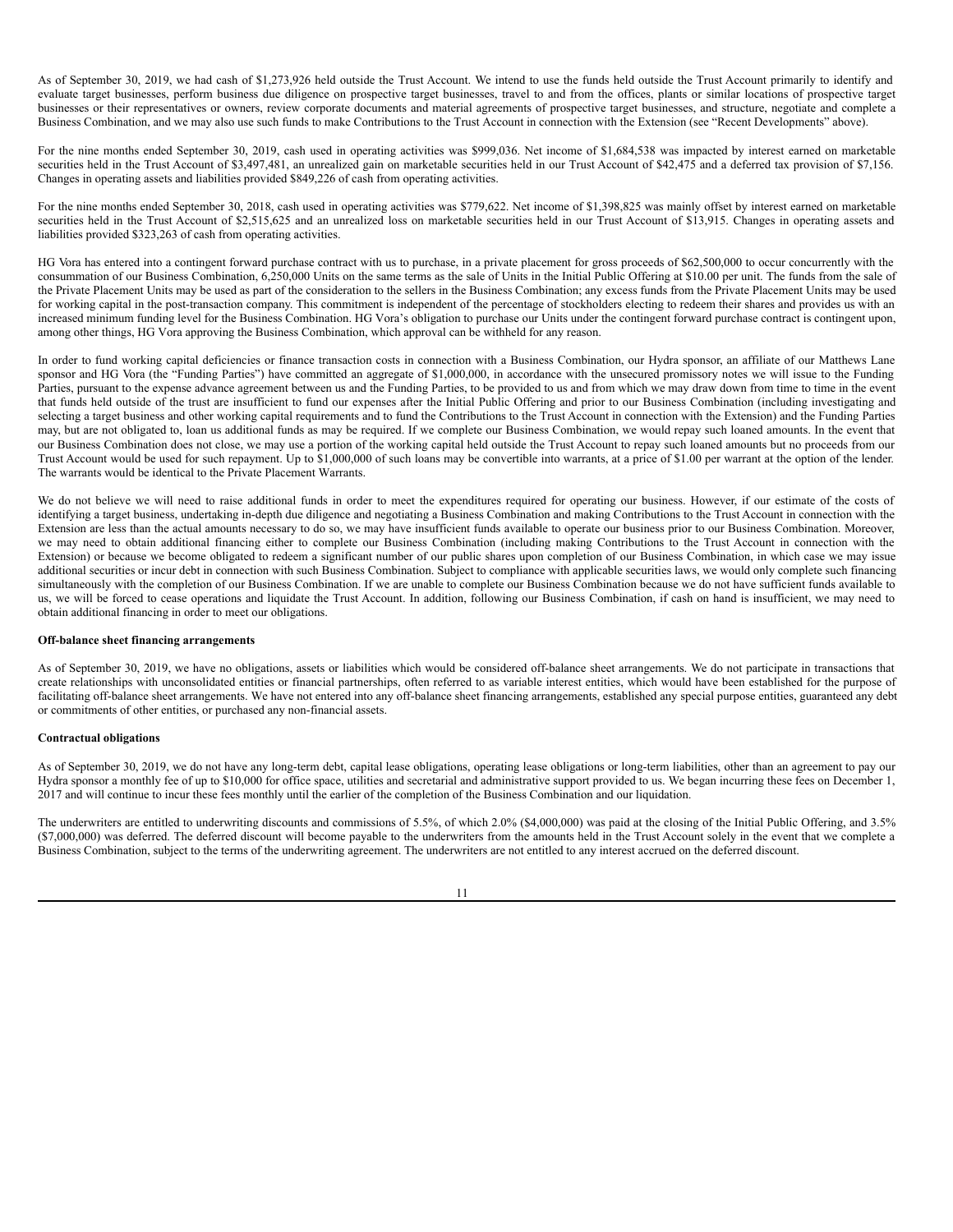### **Critical Accounting Policies**

The preparation of financial statements and related disclosures in conformity with accounting principles generally accepted in the United States of America requires management to make estimates and assumptions that affect the reported amounts of assets and liabilities, disclosure of contingent assets and liabilities at the date of the financial statements, and income and expenses during the periods reported. Actual results could materially differ from those estimates. We have identified the following critical accounting policies:

#### *Common stock subject to possible redemption*

We account for our common stock subject to possible conversion in accordance with the guidance in Accounting Standards Codification ("ASC") Topic 480 "Distinguishing Liabilities from Equity." Common stock subject to mandatory redemption is classified as a liability instrument and is measured at fair value. Conditionally redeemable common stock (including common stock that features redemption rights that are either within the control of the holder or subject to redemption upon the occurrence of uncertain events not solely within our control) is classified as temporary equity. At all other times, common stock is classified as stockholders<sup>5</sup> equity. Our common stock features certain redemption rights that are considered to be outside of our control and subject to occurrence of uncertain future events. Accordingly, common stock subject to possible redemption is presented at redemption value as temporary equity, outside of the stockholders' equity section of our balance sheet.

#### *Net loss per common share*

We apply the two-class method in calculating earnings per share. Common stock subject to possible redemption which is not currently redeemable and is not redeemable at fair value, has been excluded from the calculation of basic net loss per common share since such shares, if redeemed, only participate in their pro rata share of the Trust Account earnings. Our net income is adjusted for the portion of income that is attributable to common stock subject to possible redemption, as these shares only participate in the earnings of the Trust Account and not our income or losses.

## **Recent accounting pronouncements**

Management does not believe that any recently issued, but not yet effective, accounting standards, if currently adopted, would have a material effect on our condensed financial statements.

## <span id="page-13-0"></span>**ITEM 3. QUANTITATIVE AND QUALITATIVE DISCLOSURES ABOUT MARKET RISK**

Following the consummation of our Initial Public Offering, we invested the funds held in the Trust Account in money market funds meeting certain conditions under Rule 2a-7 under the Investment Company Act, which invest solely in United States Treasuries. Due to the short-term nature of the money market fund's investments, we do not believe that there will be an associated material exposure to interest rate risk.

We have not engaged in any hedging activities since our inception. We do not expect to engage in any hedging activities with respect to the market risk to which we are exposed.

## <span id="page-13-1"></span>**ITEM 4. CONTROLS AND PROCEDURES**

Disclosure controls and procedures are controls and other procedures that are designed to ensure that information required to be disclosed in our reports filed or submitted under the Exchange Act is recorded, processed, summarized and reported within the time periods specified in the SEC's rules and forms. Disclosure controls and procedures include, without limitation, controls and procedures designed to ensure that information required to be disclosed in our reports filed or submitted under the Exchange Act is accumulated and communicated to our management, including our Chief Executive Officer and Chief Financial Officer, to allow timely decisions regarding required disclosure.

#### *Evaluation of Disclosure Controls and Procedures*

As required by Rules 13a-15 and 15d-15 under the Exchange Act, our Chief Executive Officer and Chief Financial Officer carried out an evaluation of the effectiveness of the design and operation of our disclosure controls and procedures as of September 30, 2019. Based upon their evaluation, our Chief Executive Officer and Chief Financial Officer concluded that our disclosure controls and procedures (as defined in Rules 13a-15 (e) and 15d-15 (e) under the Exchange Act) were effective.

## *Changes in Internal Control Over Financial Reporting*

During the most recently completed fiscal quarter, there has been no change in our internal control over financial reporting that has materially affected, or is reasonably likely to materially affect, our internal control over financial reporting.

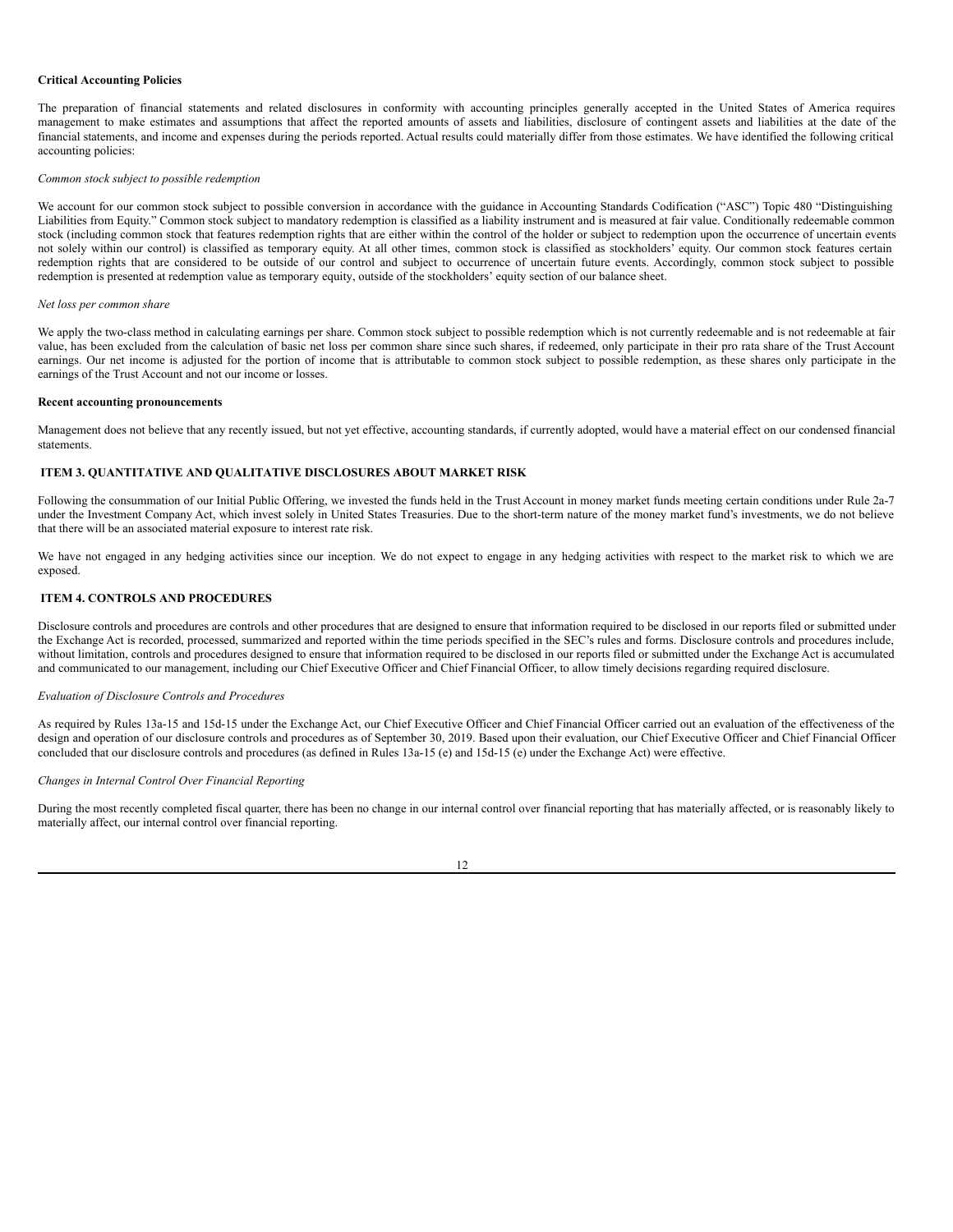## <span id="page-14-0"></span>**PART II - OTHER INFORMATION**

## <span id="page-14-1"></span>**ITEM 1. LEGAL PROCEEDINGS.**

## None.

## <span id="page-14-2"></span>**ITEM 1A. RISK FACTORS.**

Factors that could cause our actual results to differ materially from those in this Quarterly Report are any of the risks described in our Annual Report on Form 10-K filed with the SEC. Any of these factors could result in a significant or material adverse effect on our results of operations or financial condition. Additional risk factors not presently known to us or that we currently deem immaterial may also impair our business or results of operations. As of the date of this Quarterly Report, there have been no material changes to the risk factors disclosed in our Annual Report on Form 10-K filed with the SEC, except we may disclose changes to such factors or disclose additional factors from time to time in our future filings with the SEC.

## <span id="page-14-3"></span>**ITEM 2. UNREGISTERED SALES OF EQUITY SECURITIES AND USE OF PROCEEDS.**

On December 5, 2017, we consummated our Initial Public Offering of 20,000,000 units, with each unit consisting of one share of our common stock, and one-half (1/2) of one warrant, each whole warrant entitling the holder to purchase one share of common stock at a price of \$11.50. The units in the Initial Public Offering were sold at an offering price of \$10.00 per unit, generating total gross proceeds of \$200,000,000. Morgan Stanley & Co., LLC acted as the book running manager and EarlyBirdCapital, Inc. acted as lead manager of the offering. The securities sold in the offering were registered under the Securities Act on registration statement on Form S-1 (No. 333-221330). The SEC declared the registration statement effective on December 1, 2017.

We paid a total of \$4,000,000 in underwriting discounts and commissions and approximately \$548,735 for other costs and expenses related to the Initial Public Offering. In addition, the underwriters agreed to defer \$7,000,000 in underwriting discounts and commissions, and up to this amount will be payable upon consummation of the Business Combination. After deducting the underwriting discounts and commissions (excluding the deferred portion of \$7,000,000 in underwriting discounts and commissions, which will be released from the Trust Account upon consummation of the Business Combination, if consummated) and the estimated offering expenses, the total net proceeds from our Initial Public Offering and the private placement was \$202,276,265, of which \$200,000,000 (or \$10.00 per unit sold in the Initial Public Offering) was placed in the Trust Account.

There has been no material change in the planned use of proceeds from our Initial Public Offering as described in our final prospectus dated December 1, 2017 which was filed with the SEC.

## <span id="page-14-4"></span>**ITEM 3. DEFAULTS UPON SENIOR SECURITIES.**

None.

## <span id="page-14-5"></span>**ITEM 4. MINE SAFETY DISCLOSURES.**

Not applicable.

## <span id="page-14-6"></span>**ITEM 5. OTHER INFORMATION.**

None.

## <span id="page-14-7"></span>**ITEM 6. EXHIBITS.**

The following exhibits are filed as part of, or incorporated by reference into, this Quarterly Report on Form 10-Q.

| No.                    | <b>Description of Exhibit</b>                                                                                                                               |
|------------------------|-------------------------------------------------------------------------------------------------------------------------------------------------------------|
| $31.1*$                | Certification of Principal Executive Officer Pursuant to Securities Exchange Act Rules 13a-14(a) and 15(d)-14(a), as adopted Pursuant to Section 302 of the |
|                        | Sarbanes-Oxley Act of 2002                                                                                                                                  |
| $31.2*$                | Certification of Principal Financial Officer Pursuant to Securities Exchange Act Rules 13a-14(a) and 15(d)-14(a), as adopted Pursuant to Section 302 of the |
|                        | Sarbanes-Oxley Act of 2002                                                                                                                                  |
| $32.1**$               | Certification of Principal Executive Officer Pursuant to 18 U.S.C. Section 1350, as adopted Pursuant to Section 906 of the Sarbanes-Oxley Act of 2002       |
| $32.2**$               | Certification of Principal Financial Officer Pursuant to 18 U.S.C. Section 1350, as adopted Pursuant to Section 906 of the Sarbanes-Oxley Act of 2002       |
| $101.$ INS*            | <b>XBRL</b> Instance Document                                                                                                                               |
| $101.CAL*$             | XBRL Taxonomy Extension Calculation Linkbase Document                                                                                                       |
| $101.SCH*$             | XBRL Taxonomy Extension Schema Document                                                                                                                     |
| $101.DEF*$             | XBRL Taxonomy Extension Definition Linkbase Document                                                                                                        |
| $101$ LAB <sup>*</sup> | XBRL Taxonomy Extension Labels Linkbase Document                                                                                                            |
| $101.PRE*$             | XBRL Taxonomy Extension Presentation Linkbase Document                                                                                                      |
|                        |                                                                                                                                                             |

\* Filed herewith.

\*\* Furnished.

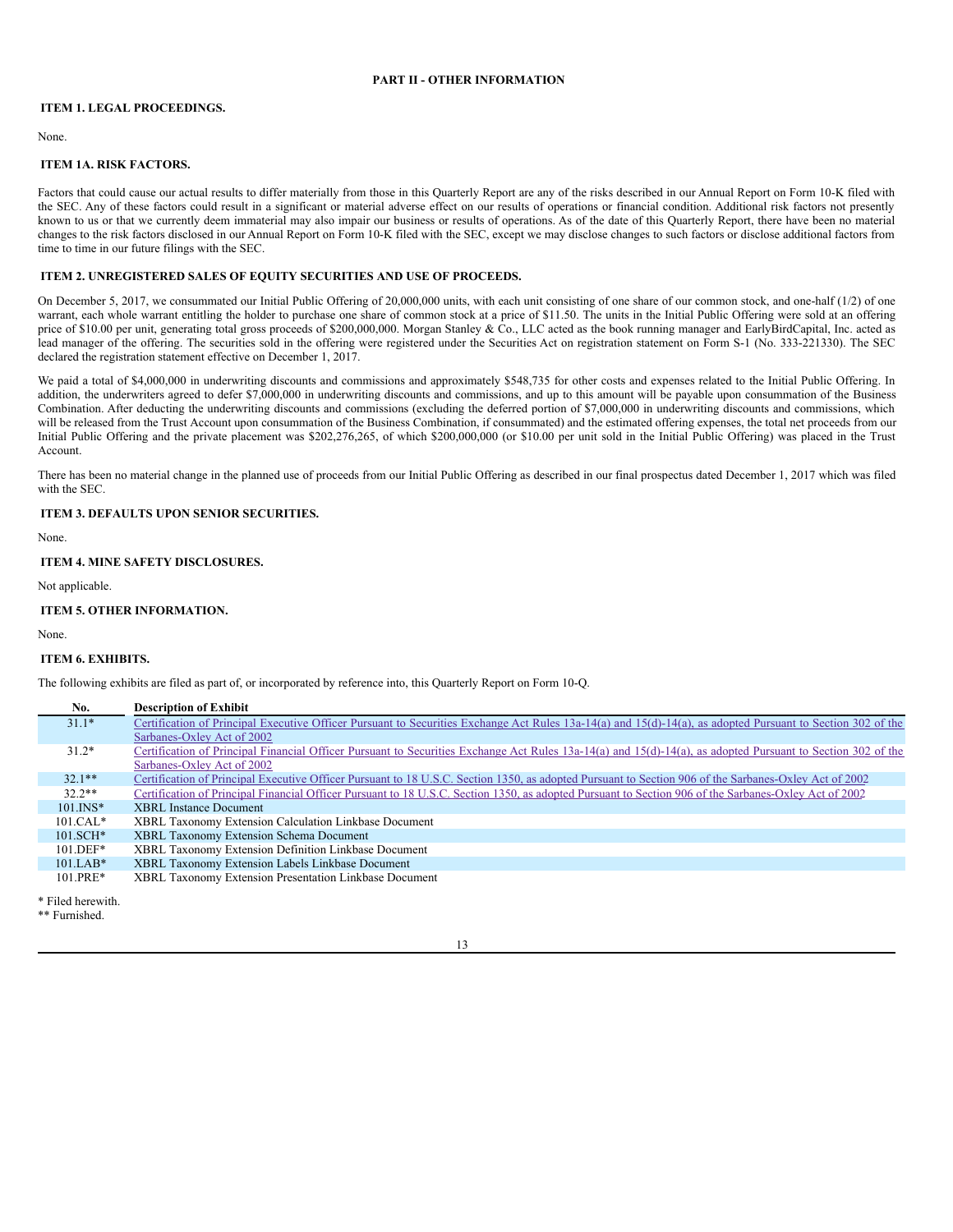## <span id="page-15-0"></span>**SIGNATURES**

Pursuant to the requirements of Securities Exchange Act of 1934, the registrant has duly caused this report to be signed on its behalf by the undersigned, thereunto duly authorized.

Date: November 7, 2019

Date: November 7, 2019 /s/ George Peng<br>
Name: George Peng<br>
Name: George Peng<br>
Name: George Peng<br>
Name: George Peng<br>
Name: George Peng<br>
Name: George Peng<br>
Name: George Peng<br>
Name: George Peng<br>
Name: George Peng<br>
Name: Georg

# **LEISURE ACQUISITION CORP.**

| /s/ Daniel B. Silvers |  |
|-----------------------|--|
|-----------------------|--|

| Name:  | Daniel B. Silvers             |
|--------|-------------------------------|
| Title: | Chief Executive Officer       |
|        | (Principal Executive Officer) |

Name: George Peng Title: Chief Financial Officer, Treasurer and Secretary (Principal Financial and Accounting Officer)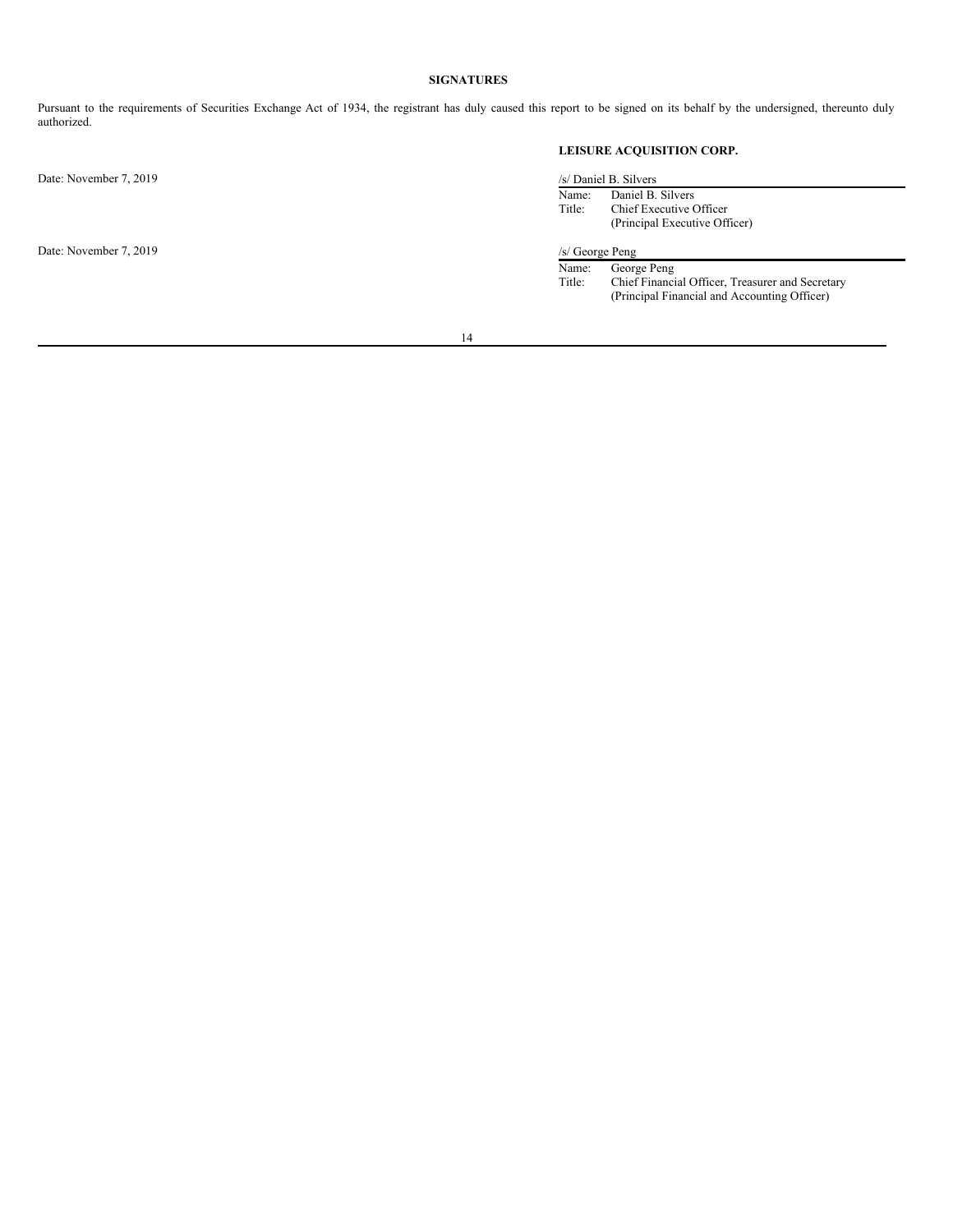<span id="page-16-0"></span>I, Daniel B. Silvers, certify that:

- 1. I have reviewed this Quarterly Report on Form 10-Q of Leisure Acquisition Corp.;
- 2. Based on my knowledge, this report does not contain any untrue statement of a material fact or omit to state a material fact necessary to make the statements made, in light of the circumstances under which such statements were made, not misleading with respect to the period covered by this report;
- 3. Based on my knowledge, the financial statements, and other financial information included in this report, fairly present in all material respects the financial condition, results of operations and cash flows of the registrant as of, and for, the periods presented in this report;
- 4. The registrant's other certifying officer and I are responsible for establishing and maintaining disclosure controls and procedures (as defined in Exchange Act Rules 13a-15(e) and 15d-15(e)) and internal control over financial reporting (as defined in Exchange Act Rules 13a-15(f) and 15d-15(f)) for the registrant and have:
	- a) Designed such disclosure controls and procedures, or caused such disclosure controls and procedures to be designed under our supervision, to ensure that material information relating to the registrant, including its consolidated subsidiaries, is made known to us by others within those entities, particularly during the period in which this report is being prepared;
	- b) Designed such internal control over financial reporting, or caused such internal control over financial reporting to be designed under our supervision, to provide reasonable assurance regarding the reliability of financial reporting and the preparation of financial statements for external purposes in accordance with generally accepted accounting principles;
	- c) Evaluated the effectiveness of the registrant's disclosure controls and procedures and presented in this report our conclusions about the effectiveness of the disclosure controls and procedures, as of the end of the period covered by this report based on such evaluation; and
	- d) Disclosed in this report any change in the registrant's internal control over financial reporting that occurred during the registrant's most recent fiscal quarter (the registrant's fourth fiscal quarter in the case of an annual report) that has materially affected, or is reasonably likely to materially affect, the registrant's internal control over financial reporting; and
- 5. The registrant's other certifying officer and I have disclosed, based on our most recent evaluation of internal control over financial reporting, to the registrant's auditors and the audit committee of the registrant's board of directors (or persons performing the equivalent functions):
	- (a) All significant deficiencies and material weaknesses in the design or operation of internal control over financial reporting which are reasonably likely to adversely affect the registrant's ability to record, process, summarize and report financial information; and
	- (b) Any fraud, whether or not material, that involves management or other employees who have a significant role in the registrant's internal control over financial reporting.

Date: November 7, 2019 By: /s/ Daniel B. Silvers

Daniel B. Silvers Chief Executive Officer (Principal Executive Officer)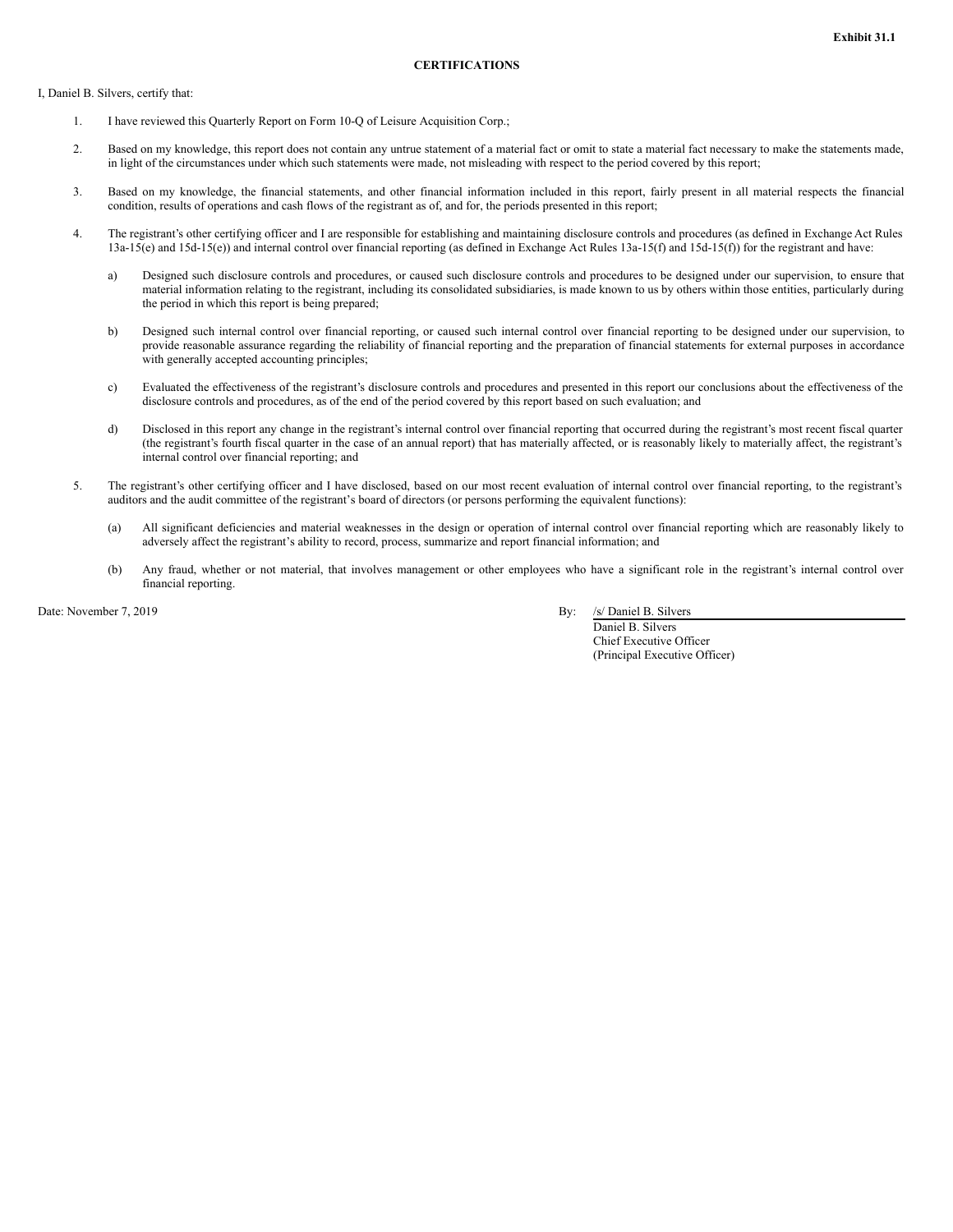<span id="page-17-0"></span>I, George Peng, certify that:

- 1. I have reviewed this Quarterly Report on Form 10-Q of Leisure Acquisition Corp.;
- 2. Based on my knowledge, this report does not contain any untrue statement of a material fact or omit to state a material fact necessary to make the statements made, in light of the circumstances under which such statements were made, not misleading with respect to the period covered by this report;
- 3. Based on my knowledge, the financial statements, and other financial information included in this report, fairly present in all material respects the financial condition, results of operations and cash flows of the registrant as of, and for, the periods presented in this report;
- 4. The registrant's other certifying officer and I are responsible for establishing and maintaining disclosure controls and procedures (as defined in Exchange Act Rules 13a-15(e) and 15d-15(e)) and internal control over financial reporting (as defined in Exchange Act Rules 13a-15(f) and 15d-15(f)) for the registrant and have:
	- a) Designed such disclosure controls and procedures, or caused such disclosure controls and procedures to be designed under our supervision, to ensure that material information relating to the registrant, including its consolidated subsidiaries, is made known to us by others within those entities, particularly during the period in which this report is being prepared;
	- b) Designed such internal control over financial reporting, or caused such internal control over financial reporting to be designed under our supervision, to provide reasonable assurance regarding the reliability of financial reporting and the preparation of financial statements for external purposes in accordance with generally accepted accounting principles;
	- c) Evaluated the effectiveness of the registrant's disclosure controls and procedures and presented in this report our conclusions about the effectiveness of the disclosure controls and procedures, as of the end of the period covered by this report based on such evaluation; and
	- d) Disclosed in this report any change in the registrant's internal control over financial reporting that occurred during the registrant's most recent fiscal quarter (the registrant's fourth fiscal quarter in the case of an annual report) that has materially affected, or is reasonably likely to materially affect, the registrant's internal control over financial reporting; and
- 5. The registrant's other certifying officer and I have disclosed, based on our most recent evaluation of internal control over financial reporting, to the registrant's auditors and the audit committee of the registrant's board of directors (or persons performing the equivalent functions):
	- (a) All significant deficiencies and material weaknesses in the design or operation of internal control over financial reporting which are reasonably likely to adversely affect the registrant's ability to record, process, summarize and report financial information; and
	- (b) Any fraud, whether or not material, that involves management or other employees who have a significant role in the registrant's internal control over financial reporting.

Date: November 7, 2019 By: /s/ George Peng

George Peng Chief Financial Officer (Principal Financial and Accounting Officer)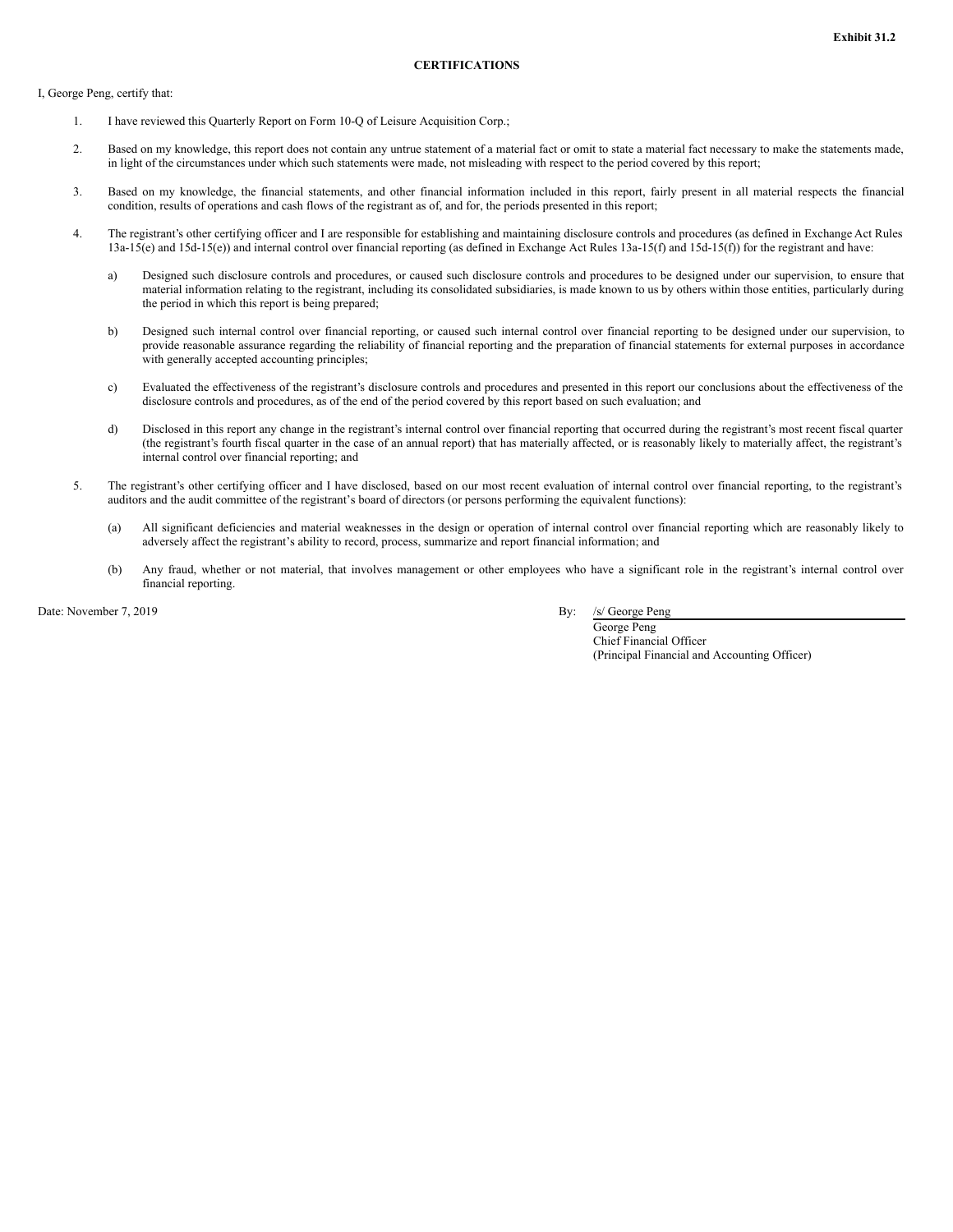#### **CERTIFICATION PURSUANT TO 18 U.S.C. SECTION 1350, AS ADDED BY SECTION 906 OF THE SARBANES-OXLEY ACT OF 2002**

<span id="page-18-0"></span>In connection with the Quarterly Report of Leisure Acquisition Corp. (the "Company") on Form 10-Q for the quarterly period ended September 30, 2019, as filed with the Securities and Exchange Commission (the "Report"), I, Daniel B. Silvers, Chief Executive Officer of the Company, certify, pursuant to 18 U.S.C. §1350, as added by §906 of the Sarbanes-Oxley Act of 2002, that:

- 1. The Report fully complies with the requirements of Section 13(a) or 15(d) of the Securities Exchange Act of 1934; and
- 2. To my knowledge, the information contained in the Report fairly presents, in all material respects, the financial condition and results of operations of the Company as of and for the period covered by the Report.

Date: November 7, 2019 By: /s/ Daniel B. Silvers

Daniel B. Silvers Chief Executive Officer (Principal Executive Officer)